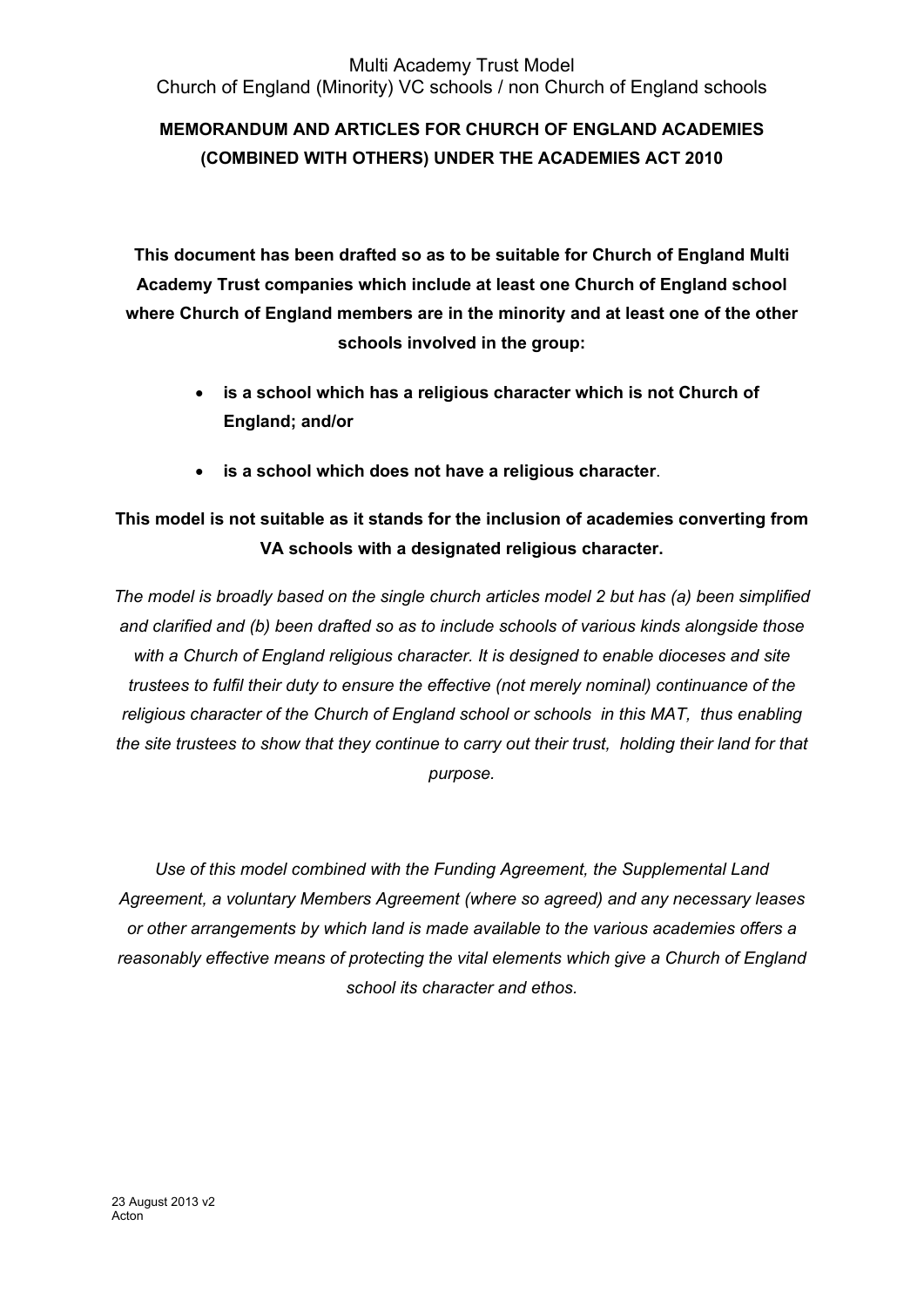**[ ] 2016**

**THE COMPANIES ACT 2006**

# **A COMPANY LIMITED BY GUARANTEE**

# **ARTICLES OF ASSOCIATION**

**OF**

# **REAL LIFE LEARNING ACADEMY TRUST**

**COMPANY NUMBER: [** ]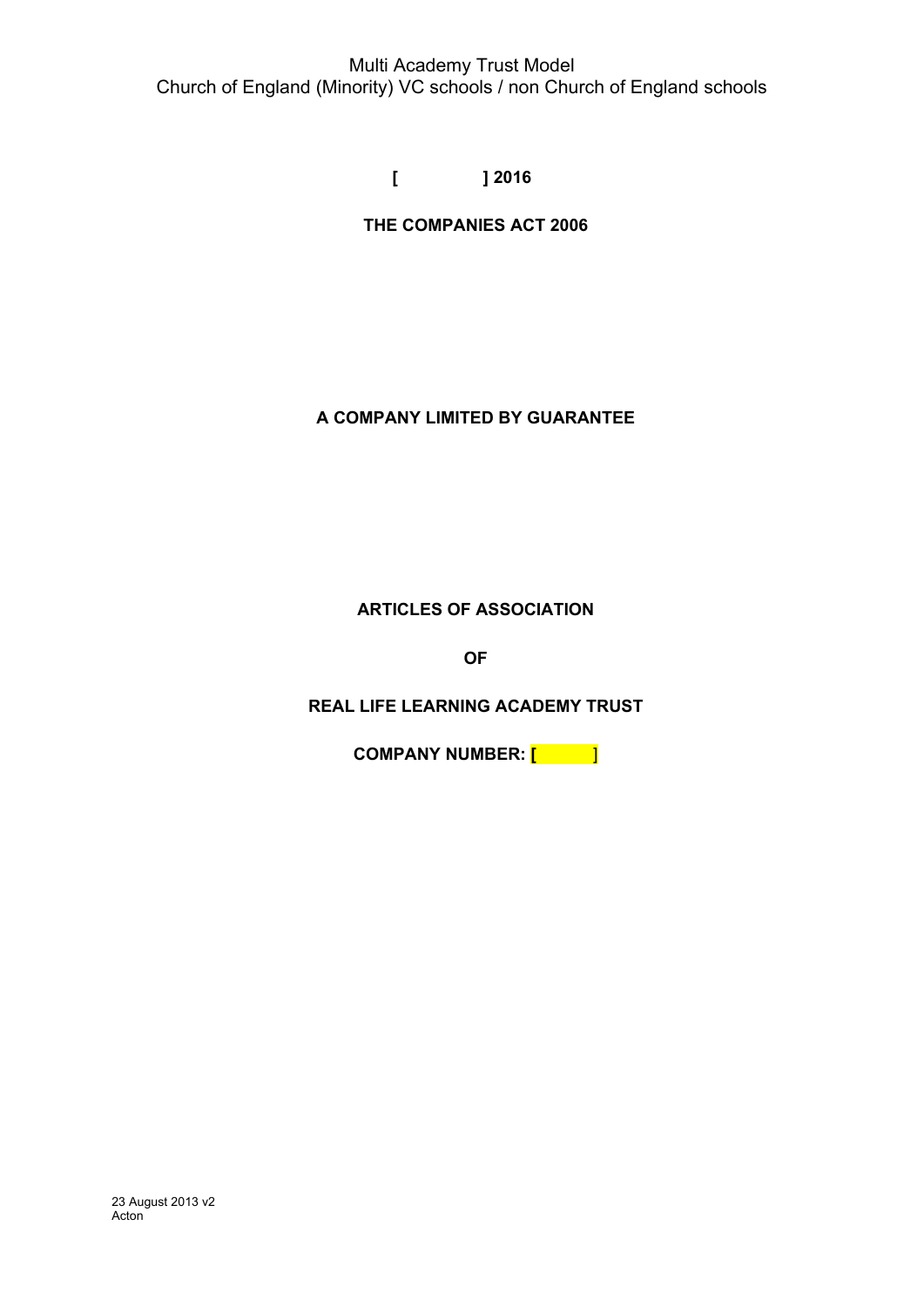# **THE COMPANIES ACT 2006**

#### **COMPANY LIMITED BY GUARANTEE**

#### **ARTICLES OF ASSOCIATION**

**OF**

#### **REAL LIFE LEARNING ACADEMY TRUST**

#### **INTERPRETATION**

- 1. In these Articles:-
	- (a) "the Academies" means all the schools referred to in Article 4 and established by the Company (and "Academy" shall mean any one of those schools);
	- (b) "Academy Financial Year" means the academic year from 1<sup>st</sup> of September to 31<sup>st</sup> of August of the following year;
	- (c) "Advisory Bodies" means any advisory bodies established pursuant to Article 100;
	- (d) "the Articles" means these Articles of Association of the Company;
	- (e) "Chief Executive Officer" means such person as may be appointed by the Directors as the Chief Executive Officer of the Company;
	- (f) "Chief Inspector" means Her Majesty's Chief Inspector of Education, Children's Services and Skills or his successor;
	- (g) "clear days" in relation to the period of a notice means the period excluding the day when the notice is given or deemed to be given and the day on which it is given or on which it is to take effect;
	- (h) "Clerk" means the clerk to the Directors or any other person appointed to perform the duties of the clerk to the Directors, including a joint, assistant or deputy clerk;
	- (i) "the Company" means, save as otherwise defined at Article 6.9, the company intended to be regulated by these Articles and referred to in Article 2;
	- (j) "Diocese" means the Church of England diocese in which the Academies are situated;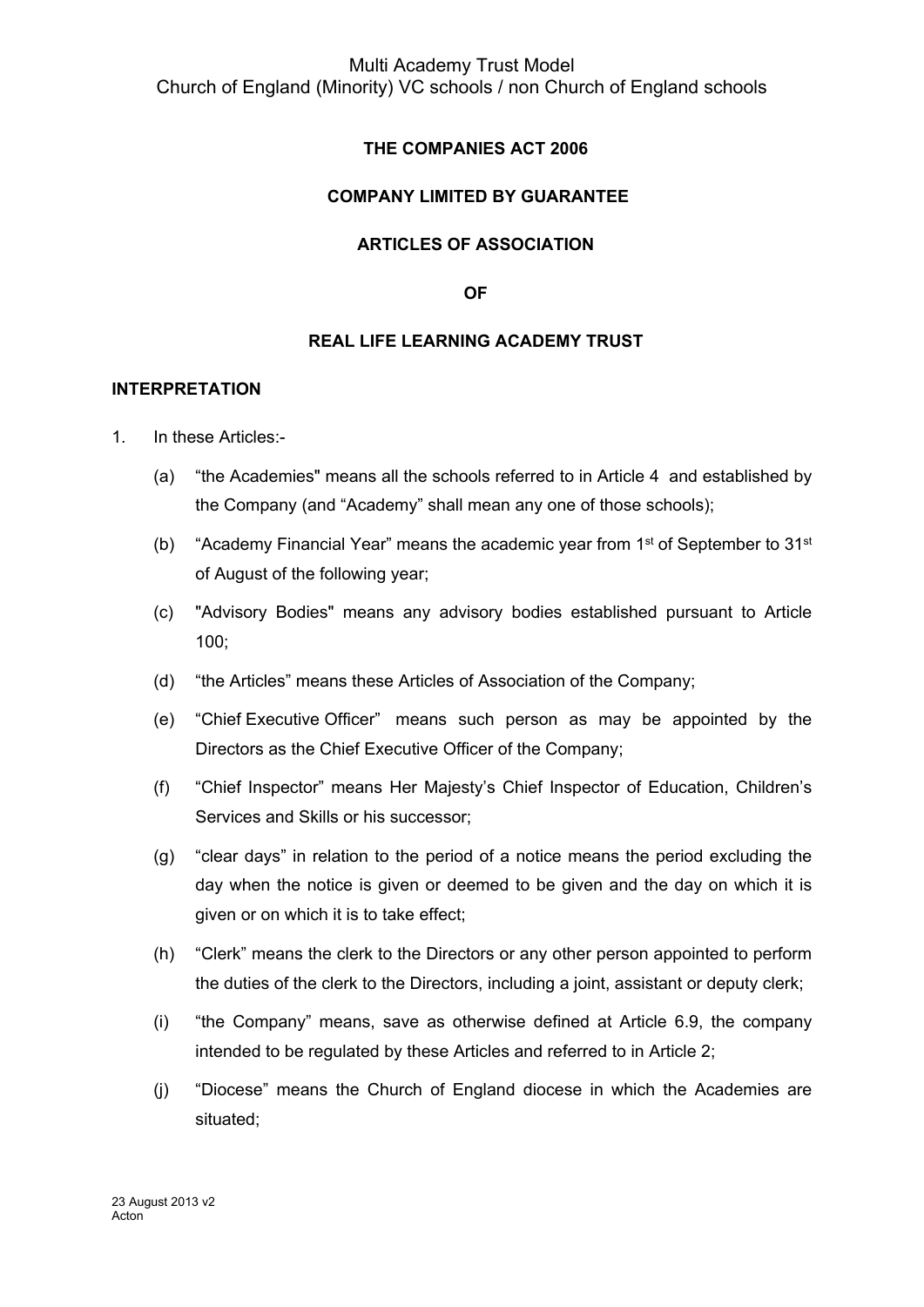Church of England (Minority) VC schools / non Church of England schools

- (k) "Diocesan Board of Education" means that body constituted under the Diocesan Boards of Education Measure 1991 for the Diocese and any successor body;
- (l) "Diocesan Director of Education" means the chief officer of the Diocesan Board of Education;
- (m) "the Directors" means, save as otherwise defined at Article 6.9, the directors of the Company (and "Director" means any one of those directors);
- (n) "Financial Expert" means an individual, company or firm who is authorised to give investment advice under the Financial Services and Markets Act 2000;
- (o) "Foundation Governors" means those Directors appointed under Article 50AA;
- (p) "Local Authority Associated Persons" means any person associated with any local authority within the meaning given in section 69 of the Local Government and Housing Act 1989;
- (q) "Local Governing Bodies" means the committees appointed pursuant to Articles 100-102 and 104 (and "Local Governing Body" means any one of these committees);
- (r) "Member" means a member of the Company and someone who as such is bound by the undertaking contained in Article 8;
- (s) "the Memorandum" means the Memorandum of Association of the Company;
- (t) "Office" means the registered office of the Company;
- (u) "Parent Directors" means the Directors elected or appointed pursuant to Articles 53 – 56 inclusive;
- (v) "Principals" means the head teachers of the Academies (and "Principal" means any one of these head teachers);
- (w) "Principal Regulator" means the body or person appointed as the Principal Regulator under the Charities Act 2011;
- (x) "Relevant Funding Agreements" means the agreement or agreements entered into by the Company and the Secretary of State under section 1 of the Academies Act 2010 for the establishment of each Academy, including any variation or supplemental agreements thereof;
- (y) "Reserved Teacher" has the same meaning given to the term "reserved teacher" in section 58(2) of the School Standards and Framework Act 1998 namely a teacher who is (i) selected for their fitness and competence to give religious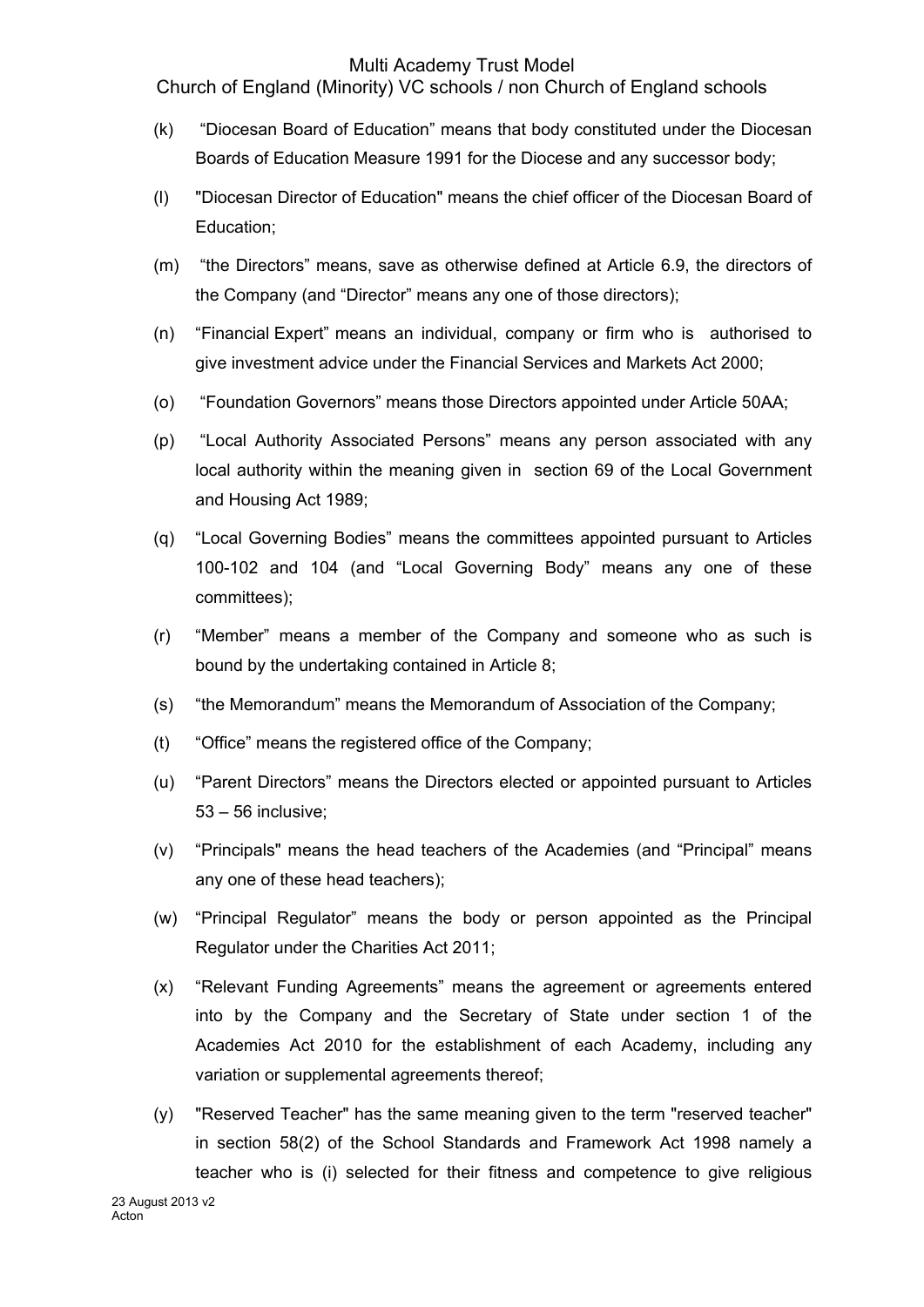Church of England (Minority) VC schools / non Church of England schools

education as is required in accordance with arrangements under paragraph 3(3 of Schedule 19 to that Act (arrangements for religious education in accordance with the Object and the school's trust deed); and (ii) is specifically appointed to do so;

- (z) "Scheme of Delegation" means an instrument of the Directors consistent with the Object delegating such powers and functions of the Directors as they consider to be desirable to delegate to any Local Governing Body;
- (aa) "the seal" means the common seal of the Company if it has one;
- (bb) "Secretary of State" means the Secretary of State for Education or successor;
- (cc) "Staff Director" means an employee of the Company who may be appointed as a Director pursuant to Articles 50A and 50B;
- (dd) "Teacher" means a person employed under a contract of employment or a contract for services or otherwise engaged to provide his services as a teacher at one or more Academies;
- (ee) "Trustees" means those trustees holding the site of any of the Academies and providing it to the Company for use and occupation by the relevant Academy;
- (ff) "the United Kingdom" means Great Britain and Northern Ireland;
- (gg) words importing the masculine gender only shall include the feminine gender. Words importing the singular number shall include the plural number, and vice versa;
- (hh) subject as aforesaid, words or expressions contained in these Articles shall, unless the context requires otherwise, bear the same meaning as in the Companies Act 2006, as appropriate;
- (ii) any reference to a statute or statutory provision or measure shall include any statute or statutory provision or measure which replaces or supersedes such statute or statutory provision or measure including any modification or amendment thereto.
- 2. The Company's name is Real Life Learning Academy Trust (and in this document it is called "**the Company**").
- 3. The Company's registered office is to be situated in England and Wales.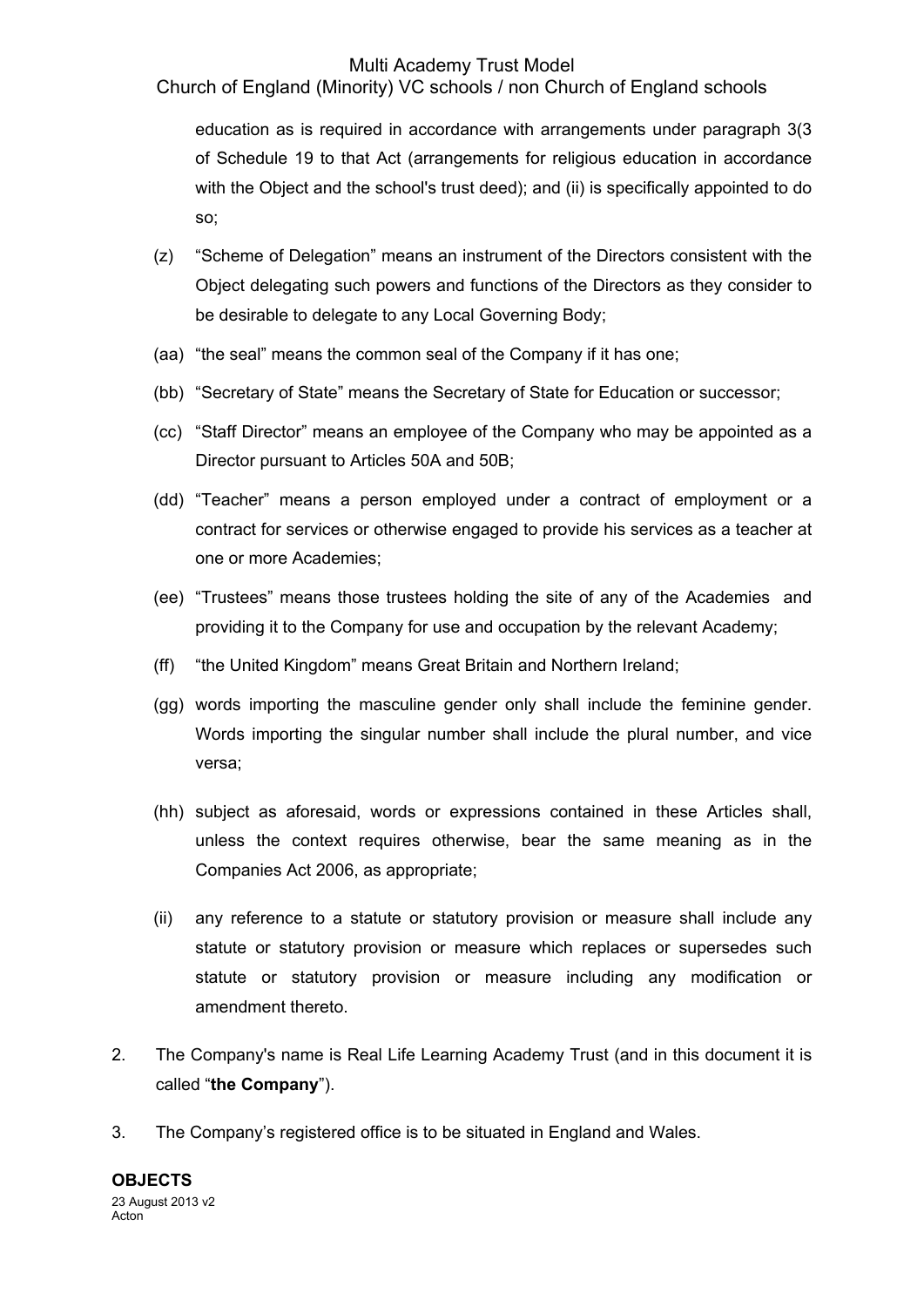Church of England (Minority) VC schools / non Church of England schools

4. The Company's object ("**the Object**") is specifically restricted to the following:

to advance for the public benefit education in the United Kingdom, in particular but without prejudice to the generality of the foregoing by establishing, maintaining, carrying on, managing and developing Academies which shall offer a broad and balanced curriculum and which shall include:

- (i) Academies other than those designated Church of England, whether with or without a designated religious character; and
- (ii) Church of England academies designated as such which shall be conducted in accordance with the principles, practices and tenets of the Church of England both generally and in particular in relation to arranging for religious education and daily acts of worship, and in having regard to any advice and following any directives issued by the Diocesan Board of Education,

but in relation to each of the Academies to recognise and support their individual ethos, whether or not designated Church of England.

- 5. In furtherance of the Object but not further or otherwise the Company may exercise the following powers:
	- (a) to draw, make, accept, endorse, discount, execute and issue promissory notes, bills, cheques and other instruments, and to operate bank accounts in the name of the Company;
	- (b) to raise funds and to invite and receive contributions provided that in raising funds the Company shall not undertake any substantial permanent trading activities and shall conform to any relevant statutory regulations;
	- (c) (subject to such further consents as may be required by law or as may be required from the Trustees as landlords/licensors where this is the case) to acquire, alter, improve and charge or otherwise dispose of property;
	- (d) subject to Article 6 below to employ such staff, as are necessary for the proper pursuit of the Object (including the maintenance of an effective Church of England ethos in relation to Academies falling within Article 4(ii) and to make all reasonable and necessary provision for the payments of pensions and superannuation to staff and their dependants;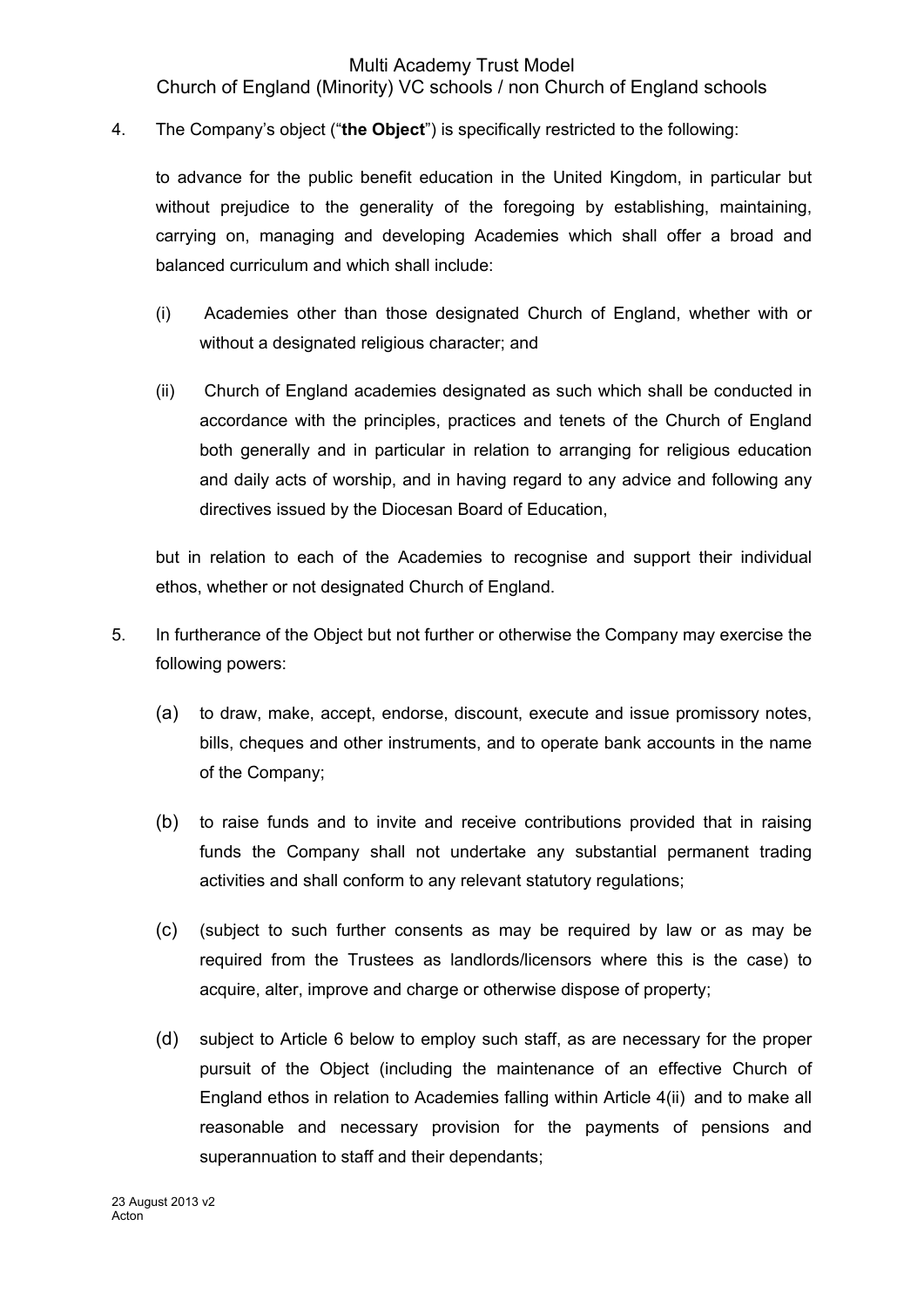Church of England (Minority) VC schools / non Church of England schools

- (e) to establish or support, whether financially or otherwise, any charitable trusts, associations or institutions formed for all or any of the Object;
- (f) to co-operate with other charities, other independent schools, schools maintained by a local authority, 16-19 Academies, alternative provision Academies, institutions within the further education sector, voluntary bodies and statutory authorities operating in furtherance of the Object and to exchange information and advice with them;
- (g) to pay out of funds of the Company the costs, charges and expenses of and incidental to the formation and registration of the Company;
- (h) to establish, maintain, carry on, manage and develop the Academies at such locations as may be unanimously agreed by the Directors;
- (i) to offer scholarships, exhibitions, prizes and awards to pupils and former pupils of any of the Academies, and otherwise to encourage and assist such pupils and former pupils;
- (j) to provide educational facilities and services to students of all ages and the wider community for the public benefit;
- (k) to carry out research into the development and application of new techniques in education and to their approach to curriculum development and delivery and to publish the results of such research, and to develop means of benefiting from application of the experience of industry, commerce, other schools and the voluntary sector to the education of pupils in academies;
- (l) subject to such consents as may be required from any Trustees or otherwise required by law and/or by any contract entered into by or on behalf of the Company, to borrow and raise money for the furtherance of the Object in such manner and on such security as the Company may think fit;
- (m) to deposit or invest any funds of the Company not immediately required for the furtherance of its Object (but to invest only after obtaining such advice from a financial expert as the Directors consider necessary and having regard to the suitability of investments and the need for diversification);
- (n) to delegate the management of investments to a financial expert, but only on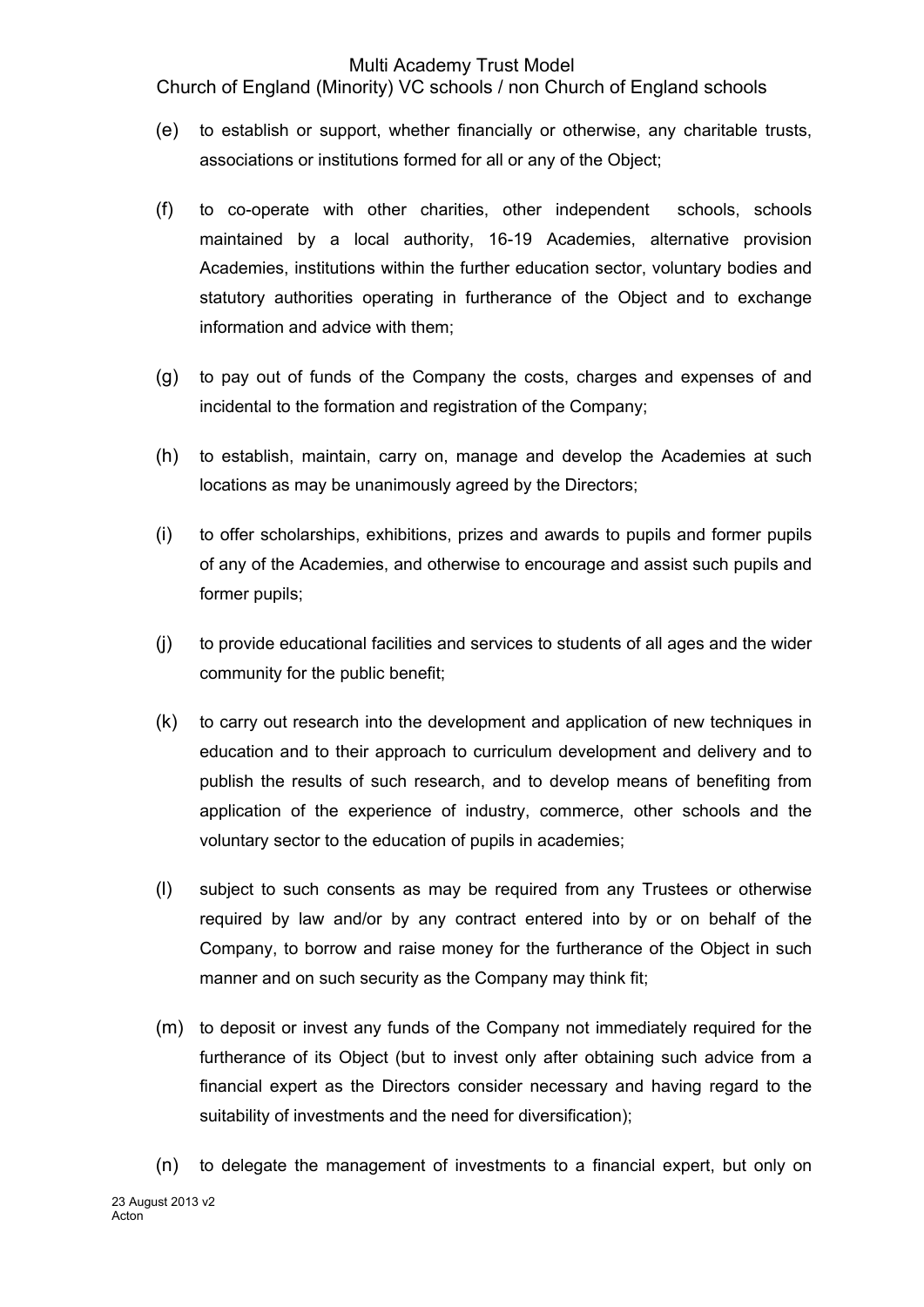Church of England (Minority) VC schools / non Church of England schools

terms that:

- (i) the investment policy is set down in writing for the financial expert by the Directors;
- (ii) every transaction is reported promptly to the Directors;
- (iii) the performance of the investments is reviewed regularly with the Directors;
- (iv) the Directors are entitled to cancel the delegation arrangement at any time;
- (v) the investment policy and the delegation arrangement are reviewed at least once a year;
- (vi) all payments due to the financial expert are on a scale or at a level which is agreed in advance and are notified promptly to the Directors on receipt; and
- (vii) the financial expert must not do anything outside the powers of the Directors;
- (o) to arrange for investments or other property of the Company to be held in the name of a nominee company acting under the control of the Directors or of a financial expert acting under their instructions, and to pay any reasonable fee required;
- (p) to provide indemnity insurance to Directors and the members of any Local Governing Body (to the extent necessary) in accordance with, and subject to the conditions of section 232 to 235 of the Companies Act 2006, section 189 of the Charities Act 2011 or any other provision of law applicable to charitable companies and any such indemnity is limited accordingly;
- (q) to establish subsidiary companies to carry on any trade or business for the purpose of raising funds for the Company;
- (r) to do all such other lawful things as are necessary for or are incidental to or conducive to the achievement of the Object and appropriate to the religious character any of the Academies.
- 6.1 The income and property of the Company shall be applied solely towards the promotion of the Object.
- 6.2 None of the income or property of the Company may be paid or transferred directly or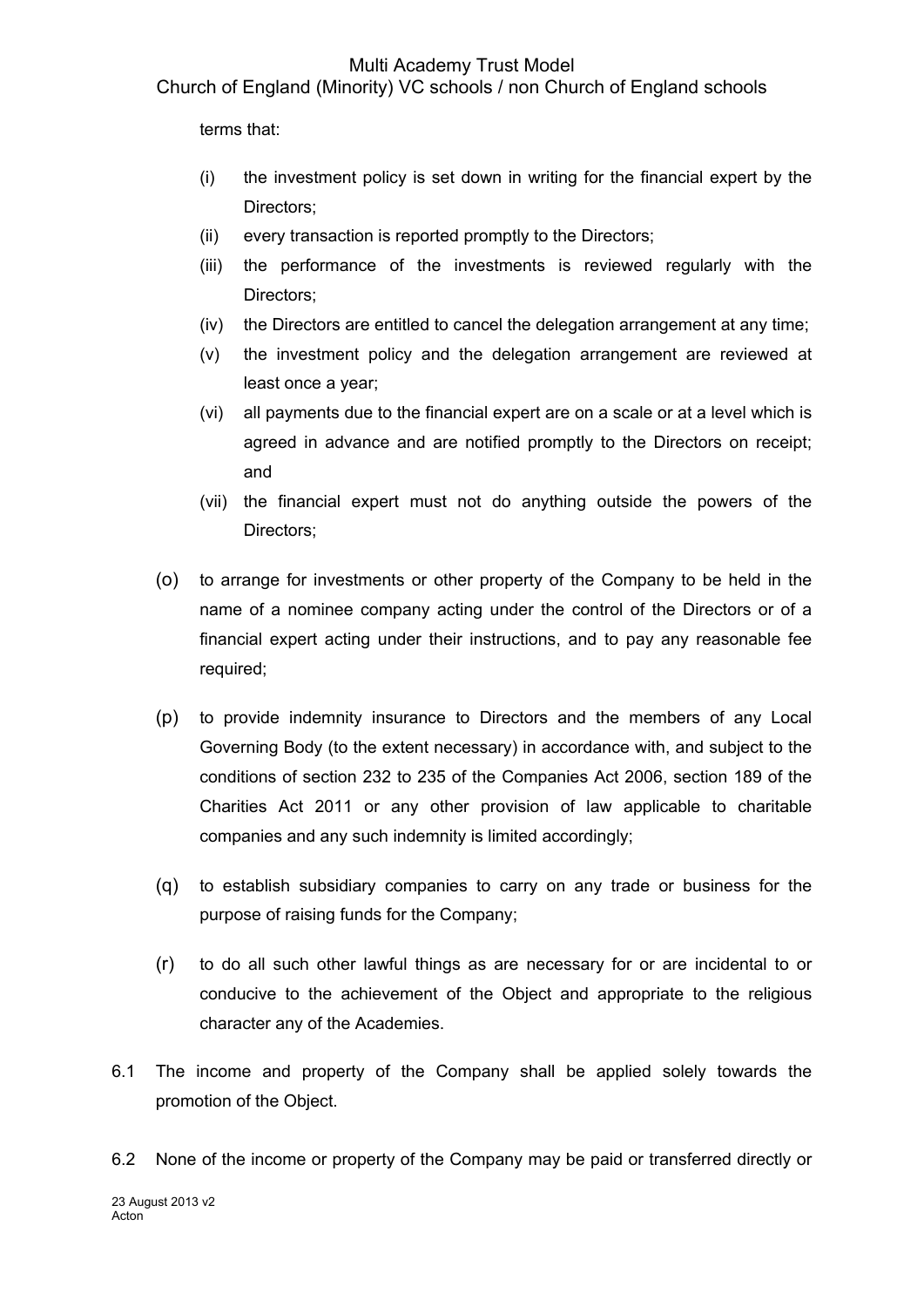Church of England (Minority) VC schools / non Church of England schools

indirectly by way of dividend bonus or otherwise by way of profit to any member of the Company. Nonetheless a Member of the Company who is not also a Director may:

- (a) benefit as a beneficiary of the Company;
- (b) be paid reasonable and proper remuneration for any goods or services supplied to the Company;
- (c) be paid rent for premises let by the Member of the Company if the amount of the rent and other terms of the letting are reasonable and proper; and
- (d) be paid interest on money lent to the Company at a reasonable and proper rate, such rate not to exceed 2 per cent per annum below the base lending rate of a UK clearing bank selected by the Directors, or 0.5%, whichever is the higher.
- 6.3 A Director may benefit from any indemnity insurance purchased at the Company's expense to cover the liability of the Directors which by virtue of any rule of law would otherwise attach to them in respect of any negligence, default or breach of trust or breach of duty of which they may be guilty in relation to the Company: provided that any such insurance shall not extend to:
	- (i) any claim arising from any act or omission which Directors knew to be a breach of trust or breach of duty or which was committed by the Directors in reckless disregard to whether it was a breach of trust or breach of duty or not; and
	- (ii) provided also that any such insurance shall not extend to the costs of any unsuccessful defence to a criminal prosecution brought against the Directors in their capacity as directors of the Company.

Further, this Article does not authorise a Director to benefit from any indemnity insurance that would be rendered void by any provision of the Companies Act 2006, the Charities Act 2011 or any other provision of law.

- 6.4 A company, which has shares listed on a recognised stock exchange and of which any one Director holds no more than 1% of the issued capital of that company, may receive fees, remuneration or other benefit in money or money's worth from the Company.
- 6.5 A Director may at the discretion of the Directors be reimbursed from the property of the Company for reasonable expenses properly incurred by him or her when acting on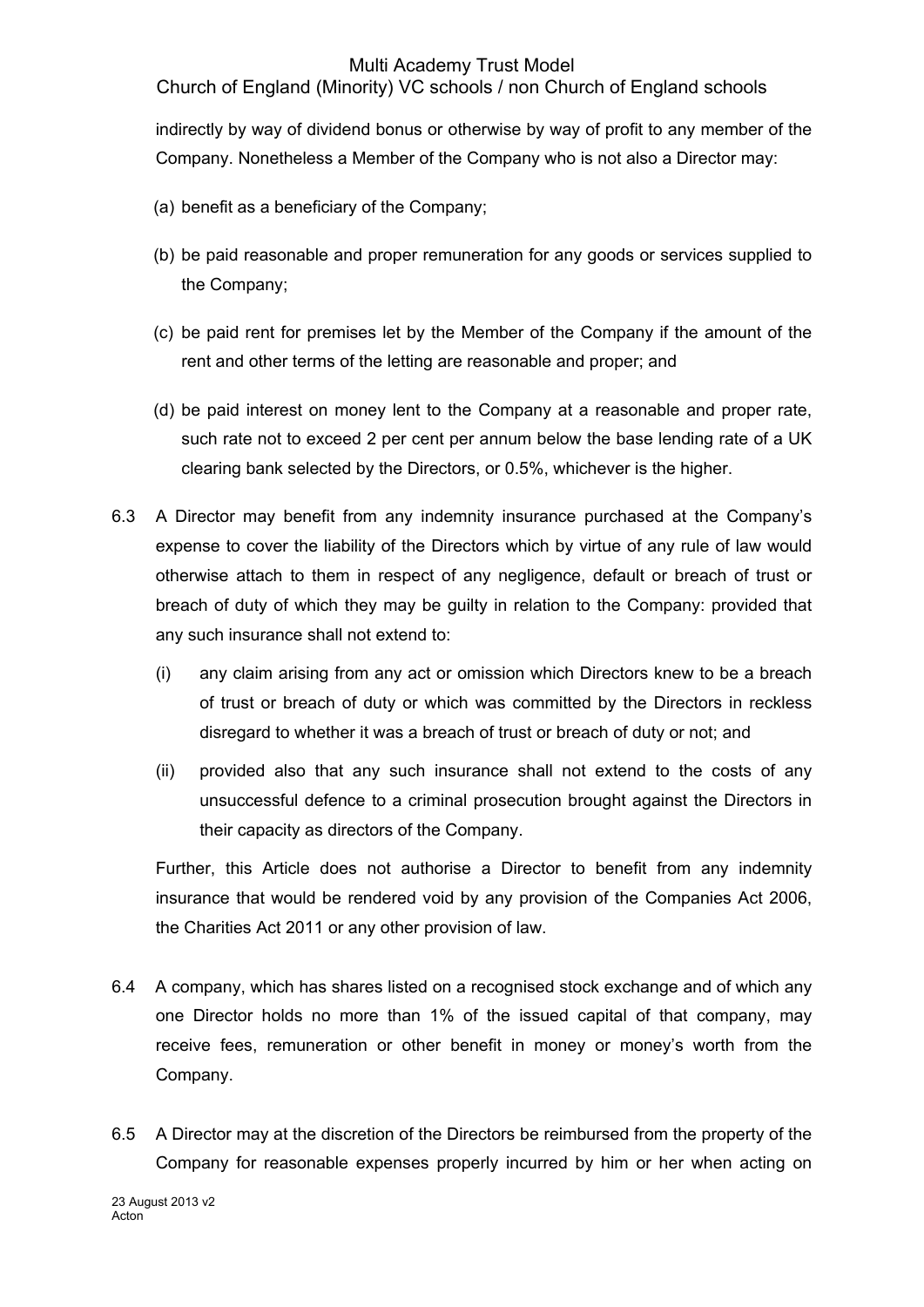Church of England (Minority) VC schools / non Church of England schools

behalf of the Company, but excluding expenses in connection with foreign travel.

6.6 No Director may:

- (a) buy any goods or services from the Company;
- (b) sell goods, services, or any interest in land to the Company;
- (c) be employed by, or receive any remuneration from the Company other than the Chief Executive Officer and any Staff Director whose employment and/or remuneration is subject to the procedure and conditions in Article 6.8 and 6.8A;
- (d) receive any other financial benefit from the Company unless:
	- (i) the payment is permitted by Article 6.7 and the Directors follow the procedure and observe the conditions set out in Article 6.8; or
	- (ii) the Directors obtain the prior written approval of the Charity Commission and fully comply with any procedures it prescribes.
- 6.7 Subject to Article 6.8, a Director may:
	- (a) receive a benefit from the Company in the capacity of a beneficiary of the Company;
	- (b) be employed by the Company or enter into a contract for the supply of goods or services to the Company, other than for acting as a Director;
	- (c) receive interest on money lent to the Company at a reasonable and proper rate not exceeding 2% per annum below the base rate of a clearing bank to be selected by the Directors, or 0.5%, whichever is the higher; and
	- (d) receive rent for premises let by the Director to the Company if the amount of the rent and the other terms of the lease are reasonable and proper.
- 6.8 The Company and its Directors may only rely upon the authority provided by Article 6.7 if each of the following conditions is satisfied:
	- (a) the remuneration or other sums paid to the Director do not exceed an amount that is reasonable in all the circumstances.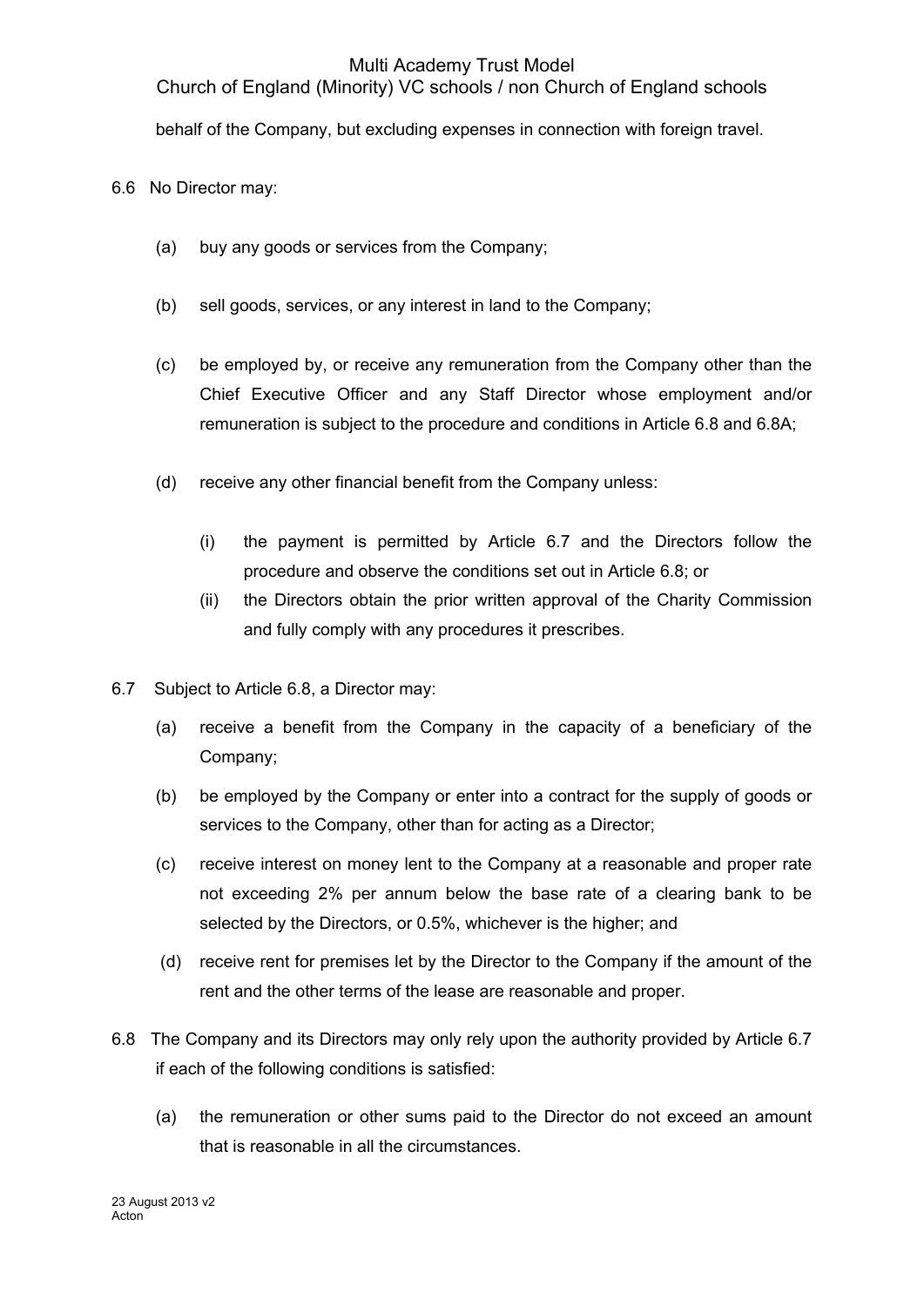Church of England (Minority) VC schools / non Church of England schools

- (b) the Director is absent from the part of any meeting at which there is discussion of:
	- (i) his or her employment, remuneration, or any matter concerning the contract, payment or benefit; or
	- (ii) his or her performance in the employment, or his or her performance of the contract; or
	- (iii) any proposal to enter into any other contract or arrangement with him or her or to confer any benefit upon him or her that would be permitted under Article 6.7; or
	- (iv) any other matter relating to a payment or the conferring of any benefit permitted by Article 6.7;
- (c) the Director does not vote on any such matter and is not to be counted when calculating whether a quorum of Directors is present at the meeting;
- (d) save in relation to employing or contracting with the Chief Executive Officer the other Directors are satisfied that it is in the interests of the Company to employ or to contract with that Director rather than with someone who is not a Director. In reaching that decision the Directors must balance the advantage of employing a Director against the disadvantages of doing so (especially the loss of the Director's services as a result of dealing with the Director's conflict of interest);
- (e) the reason for their decision is recorded by the Directors in the minute book; and
- (f) a majority of the Directors then in office have received no such payments or benefit.
- 6.8A The provision in Article 6.6(c) that no Director may be employed by or receive any remuneration from the Company (other than a Staff Director and the Chief Executive Officer)) does not apply to an employee of the Company who is subsequently elected or appointed as a Director save that this Article shall only allow such a Director to receive remuneration or benefit from the Company in his capacity as an employee of the Company and provided that the procedure as set out in Articles  $6.8(b)(i)$ , (ii) and 6.8 (c) is followed.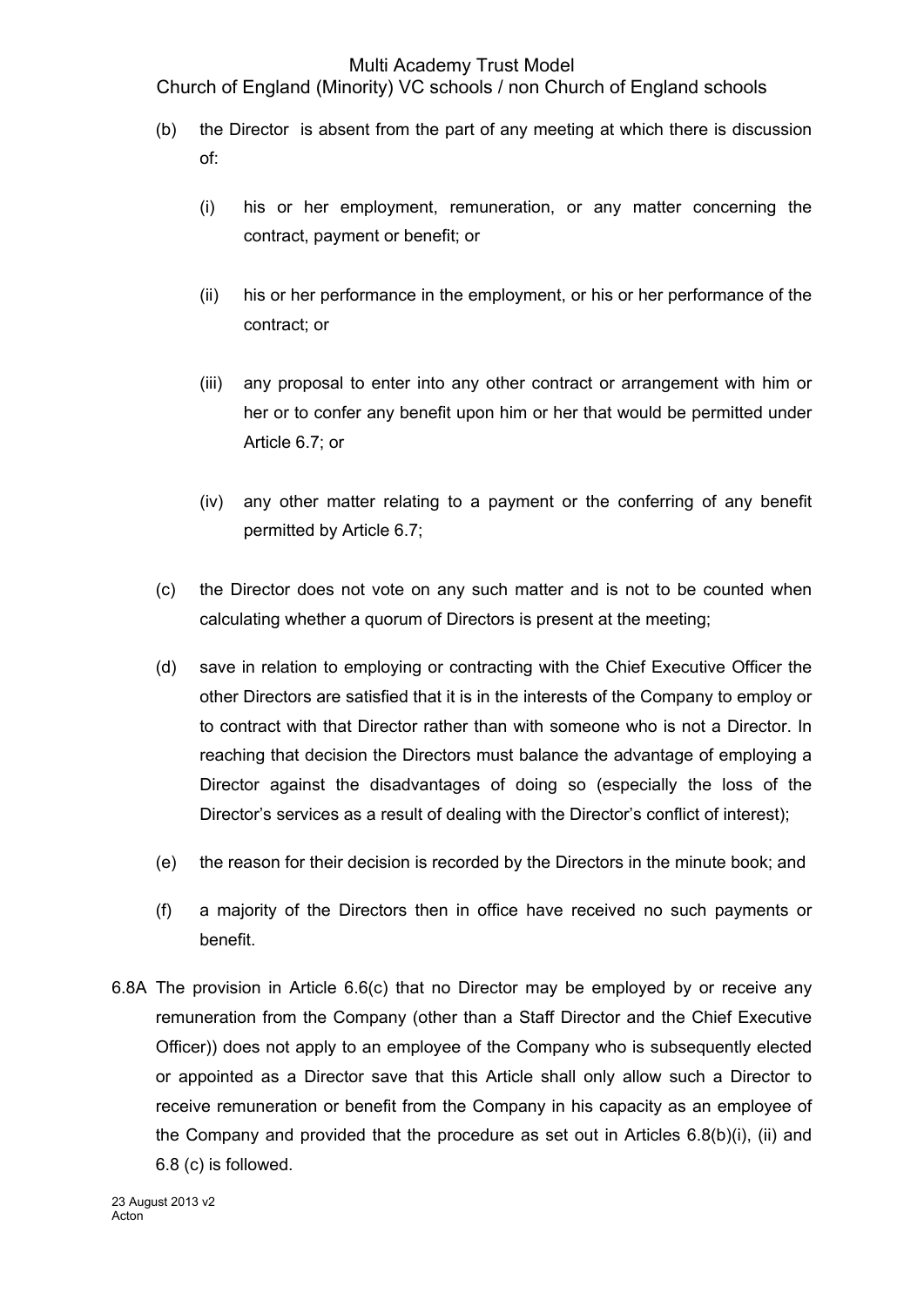Church of England (Minority) VC schools / non Church of England schools

- 6.9 In Articles 6.2 6.9:
	- (a) "company" shall include any company in which the Company:
		- holds more than 50% of the shares; or
		- controls more than 50% of the voting rights attached to the shares; or
		- has the right to appoint one or more Directors to the Board of the Company;
	- (b) "Director" shall include any child, stepchild, parent, grandchild, grandparent, brother, sister or spouse of the Director or any person living with the Director as his or her partner;
	- (c) the employment or remuneration of a Director includes the engagement or remuneration of any firm or company in which the Director is:
		- (i) a partner;
		- (ii) an employee;
		- (iii) a consultant;
		- (iv) a director;
		- (v) a member; or
		- (vi) a shareholder, unless the shares of the company are listed on a recognised stock exchange and the Director holds less than 1% of the issued capital.
- 7. The liability of the members of the Company is limited.
- 8. Every Member of the Company undertakes to contribute such amount as may be required (not exceeding £10) to the Company's assets if it should be wound up while he or she is a Member or within one year after he or she ceases to be a Member, for payment of the Company's debts and liabilities before he or she ceases to be a Member, and of the costs, charges and expenses of winding up, and for the adjustment of the rights of the contributories among themselves.
- 9. If the Company is wound up or dissolved and after all its debts and liabilities (including any under section 2 of the Academies Act 2010) have been satisfied there remains any property it shall not be paid to or distributed among the Members of the Company, but shall be given or transferred to some other charity or charities having objects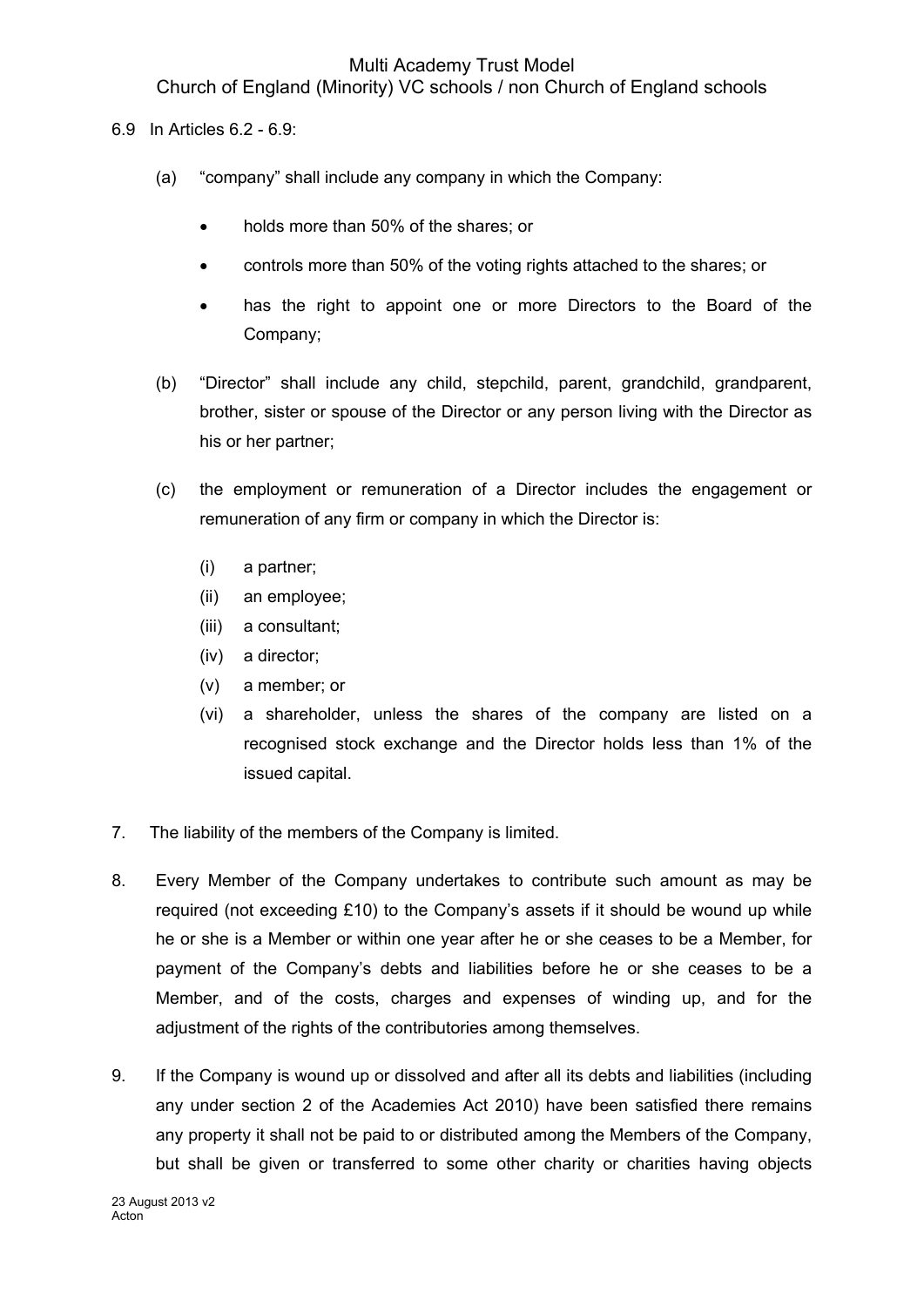Church of England (Minority) VC schools / non Church of England schools

similar to the Object which prohibits the distribution of its or their income and property to an extent at least as great as is imposed on the Company by Article 6 above, chosen by the Members of the Company at or before the time of dissolution and if that cannot be done then to some other charitable object.

- 10. No alteration or addition shall be made to or in the provisions of the Memorandum and/or Articles without the written consent of the Trustees and Chester Diocesan Board of Education.
- 11. No alteration or addition shall be made to or in the provisions of the Articles which would have the effect (a) that the Company would cease to be a company to which section 60 of the Companies Act 2006 applies; or (b) that the Company would cease to be a charity; or (c) might weaken the maintenance of an effective ethos pertinent to the character of any of the Academies.

#### **MEMBERS**

- 12. The Members of the Company shall comprise:
	- (a) the signatories to the Memorandum, who are:
		- (i) Chester Diocesan Board of Education acting corporately by hand of its Director; and
		- (ii) Elizabeth Ford;
		- (iii) Kathryn Margaret Edwards;
		- (iv) Laura Nan Leather
	- (b) the chairman of the Directors; and
	- (c) any person appointed under any of Articles 16, 16A or 16B.
- 13. Each of the persons entitled to appoint Members in Article 12 shall have the right from time to time by written notice delivered to the Office to remove any Member appointed by them and to appoint a replacement Member to fill a vacancy whether resulting from such removal or otherwise.
- 14. If any of the persons entitled to appoint Members in Article 12: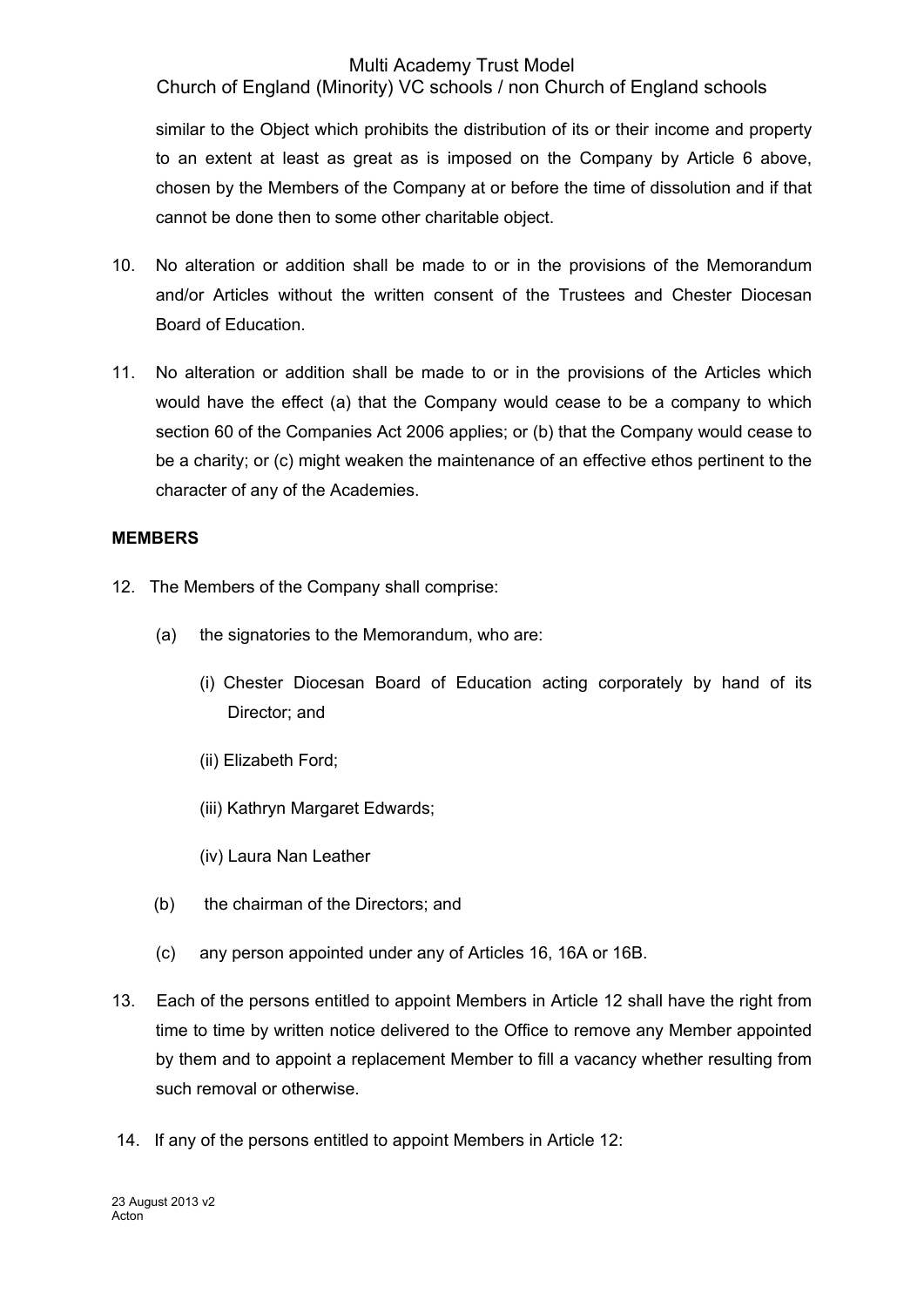Church of England (Minority) VC schools / non Church of England schools

- (a) in the case of an individual, die or become legally incapacitated;
- (b) in the case of a corporate entity, cease to exist and are not replaced by a successor institution; or
- (c) becomes insolvent or makes any arrangement or composition with their creditors generally,

their right to appoint Members under these Articles shall vest in the remaining Members.

- 15. Membership will terminate automatically if:
	- (a) a Member (which is a corporate entity) ceases to exist and is not replaced by a successor institution;
	- (b) a Member (who is an individual) dies or becomes incapable by reason of illness or injury of managing and administering his or her own affairs; or
	- (c) a Member becomes insolvent or makes any arrangement or composition with that Member's creditors generally.
- 15A. The Members may agree unanimously in writing (with the exception of the signatory to be removed) to remove any Member who is a signatory to the Memorandum (save that this provision shall not apply to Chester Diocesan Board of Education) provided that it is in the interests of the Company to remove such a Member.
- 16. The Members with the written consent of the Diocesan Board of Education may agree by passing a special resolution in writing to appoint such additional Members as they think fit and may agree by passing a special resolution in writing to remove any such additional Members provided that such appointment or removal is in the interests of the Company.
- 16A. Upon the resignation or removal of any Member (including a signatory to the Memorandum) other than the Chester Diocesan Board of Education, the Members shall appoint (by majority) a replacement Member if required to ensure that the number of Members appointed to represent the interests of Church of England shall not exceed 25% of the total number of Members.

23 August 2013 v2 Acton<sup>1</sup> 16B. If the number of Members appointed to represent the interests of the Church of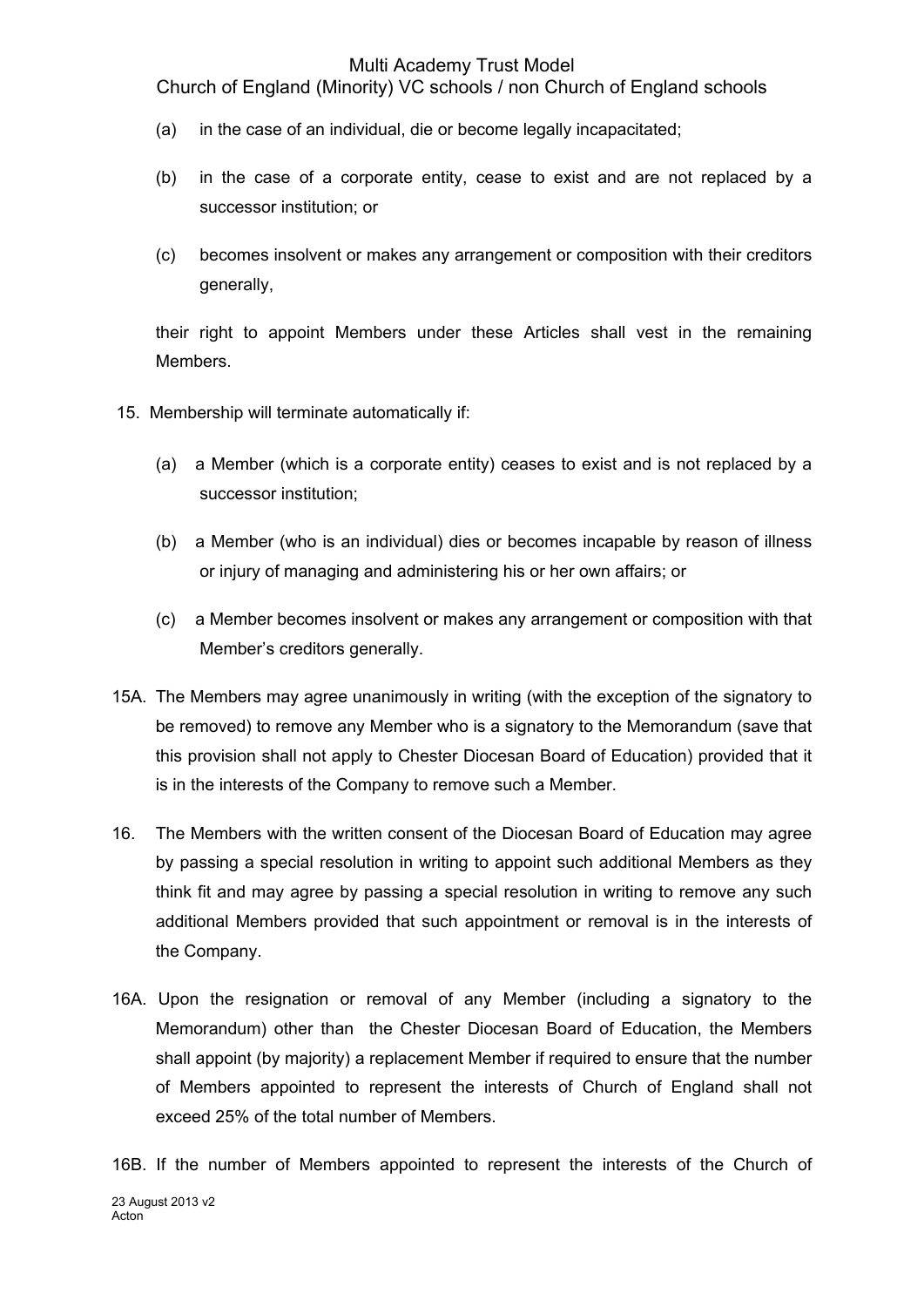Church of England (Minority) VC schools / non Church of England schools

England is less than 25% of the total number of Members then Chester Diocesan Board of Education may appoint an additional Member provided that the total proportion of Members appointed to represent the interests of the Church of England does not exceed 2*5%* of the total number of Members.

- 17. Every person nominated to be a Member of the Company shall either sign a written consent to become a Member or sign the register of Members on becoming a Member.
- 18. Any Member may resign provided that after such resignation the number of Members is not less than three. A Member shall cease to be one immediately on the receipt by the Company of a notice in writing signed by the person or persons entitled to remove him under Articles 13 or 16 provided that no such notice shall take effect when the number of Members is less than three unless it contains or is accompanied by the appointment of a replacement Member.

#### **GENERAL MEETINGS**

- 19. The Company shall hold an Annual General Meeting each year in addition to any other meetings in that year, and shall specify the meeting as such in the notices calling it; and not more than fifteen months shall elapse between the date of one Annual General Meeting of the Company and that of the next. Provided that so long as the Company holds its first Annual General Meeting within eighteen months of its incorporation, it need not hold it in the year of its incorporation or in the following year. The Annual General Meeting shall be held at such time and place as the Directors shall appoint. All general meetings other than Annual General Meetings shall be called General Meetings.
- 20. The Directors may call general meetings and, on the requisition of Members pursuant to the provisions of the Companies Act 2006, shall forthwith proceed to convene a general meeting in accordance with that Act. If there are not within the United Kingdom sufficient Directors to call a general meeting, any Director or any Member of the Company may call a general meeting.

# **NOTICE OF GENERAL MEETINGS**

21. General meetings shall be called by at least fourteen clear days' notice but a general meeting may be called by shorter notice if it is so agreed by a majority in number of Members having a right to attend and vote and together representing not less than 90% of the total voting rights at that meeting.

23 August 2013 v2 Acton<sup>1</sup>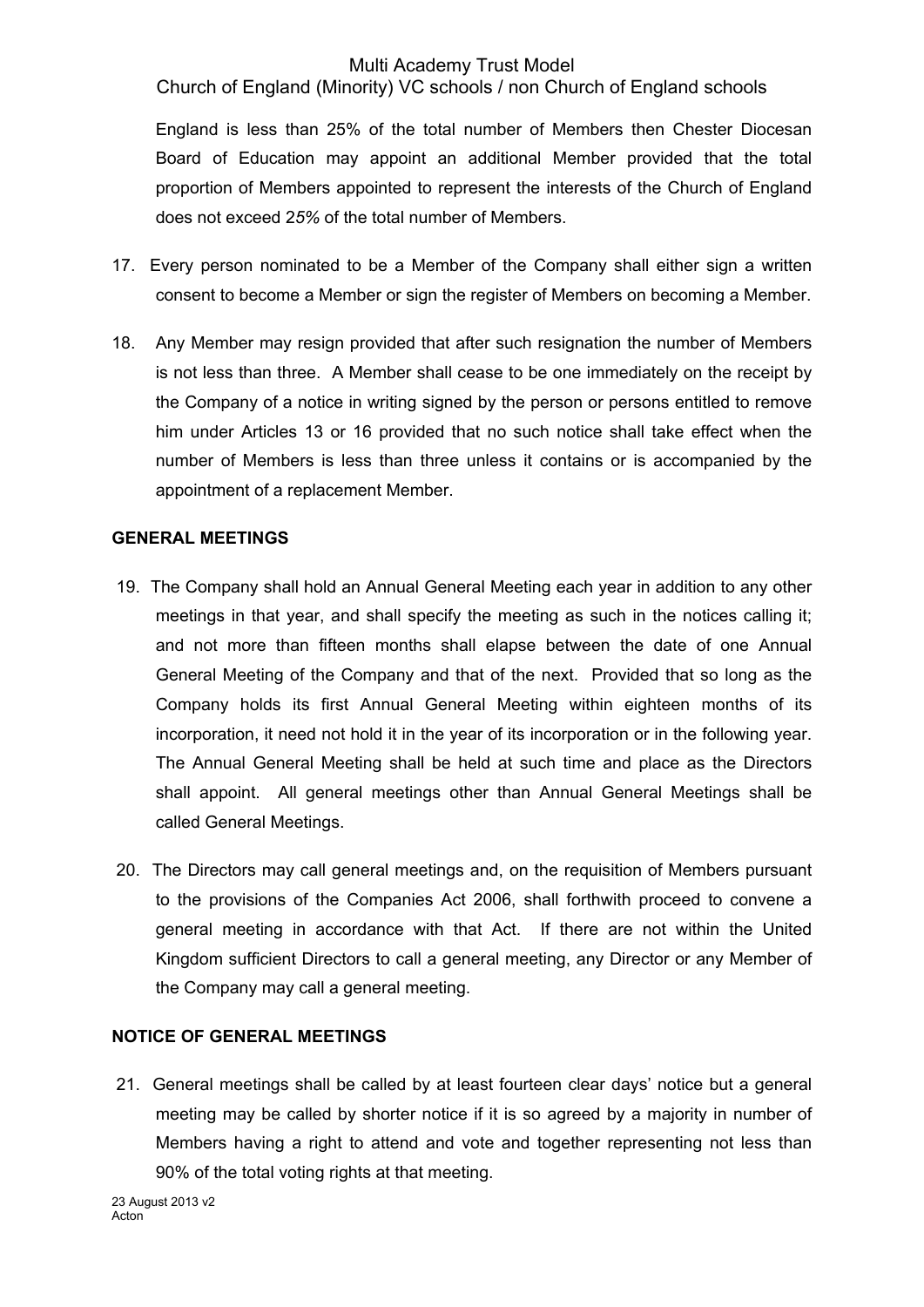Church of England (Minority) VC schools / non Church of England schools

The notice shall specify the time and place of the meeting and the general nature of the business to be transacted and, in the case of an Annual General Meeting, shall specify the meeting as such. The notice shall also state that the Member is entitled to appoint a proxy.

The notice shall be given to all the Members, to the Directors and auditors.

22. The accidental omission to give notice of a meeting to, or the non-receipt of notice of a meeting by, any person entitled to receive notice shall not invalidate the proceedings at that meeting.

#### **PROCEEDINGS AT GENERAL MEETINGS**

- 23. No business shall be transacted at any meeting unless a quorum is present. A Member counts towards the quorum by being present either in person or by proxy. Two persons entitled to vote upon the business to be transacted, each being a Member or a proxy of a Member or a duly authorised representative of a Member organisation shall constitute a quorum.
- 24. If a quorum is not present within half an hour from the time appointed for the meeting, or if during a meeting a quorum ceases to be present, the meeting shall stand adjourned to the same day in the next week at the same time and place or to such time and place as the Directors may determine.
- 25. If present, the chairman, if any, of the Directors shall preside as chairman of the meeting.
- 26. If the chairman of the Directors is not present within fifteen minutes after the time appointed for holding the meeting, the Members present and entitled to vote shall choose one of their number to be chairman.
- 27. A Director shall, notwithstanding that he is not a Member, be entitled to attend and speak at any general meeting.
- 23 August 2013 v2 28. The chairman may, with the consent of a majority of the Members at a meeting at which a quorum is present (and shall if so directed by the meeting), adjourn the meeting from time to time and from place to place, but no business shall be transacted at any adjourned meeting other than the business which might properly have been transacted at the meeting had the adjournment not taken place. When a meeting is adjourned for fourteen days or more, at least seven clear days' notice shall be given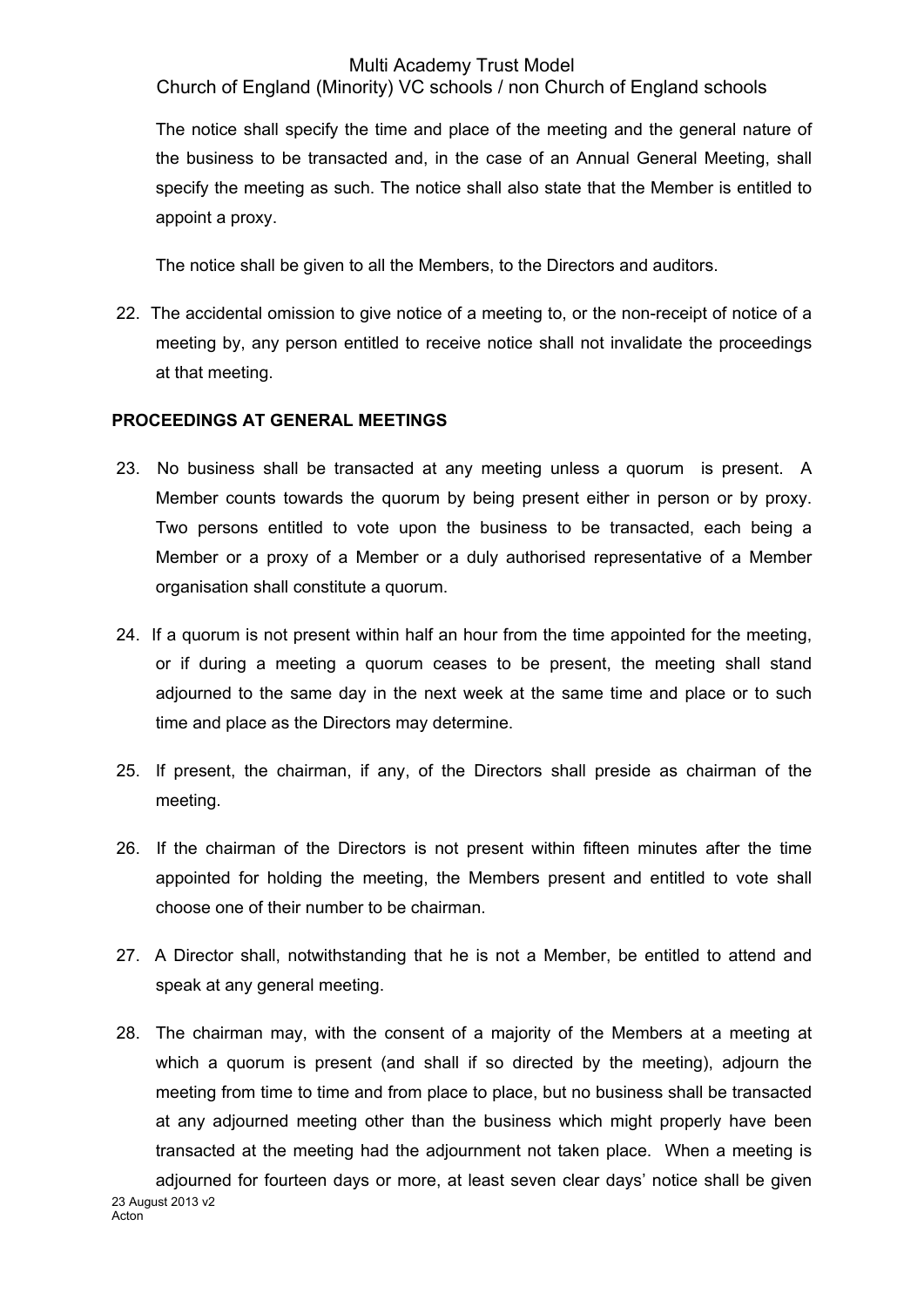Church of England (Minority) VC schools / non Church of England schools

specifying the time and place of the adjourned meeting and the general nature of the business to be transacted. Otherwise it shall not be necessary to give any such notice.

- 29. A resolution put to the vote of the meeting shall be decided on a show of hands unless before, or on the declaration of the result of the show of hands, a poll is duly demanded. Subject to the provisions of the Companies Act 2006, a poll may be demanded:
	- (a) by the chairman; or
	- (b) by at least two Members having the right to vote at the meeting; or,
	- (c) by a Member or Members representing not less than one-tenth of the total voting rights of all the Members having the right to vote at the meeting.
- 30. Unless a poll is duly demanded a declaration by the chairman that a resolution has been carried or carried unanimously, or by a particular majority, or lost, or not carried by a particular majority and an entry to that effect in the minutes of the meeting shall be conclusive evidence of the fact without proof of the number or proportion of the votes recorded in favour of or against such resolution.
- 31. The demand for a poll may be withdrawn, before the poll is taken, but only with the consent of the chairman. The withdrawal of a demand for a poll shall not invalidate the result of a show of hands declared before the demand for the poll was made.
- 32. A poll shall be taken as the chairman directs and he may appoint scrutineers (who need not be Members) and fix a time, date and place for declaring the results. The result of the poll shall be deemed to be the resolution of the meeting at which the poll was demanded.
- 33. A poll demanded on the election of the chairman or on a question of adjournment shall be taken immediately. A poll demanded on any other question shall be taken either immediately or at such time, date and place as the chairman directs not being more than thirty days after the poll is demanded. The demand for a poll shall not prevent continuance of a meeting for the transaction of any business other than the question on which the poll is demanded. If a poll is demanded before the declaration of the result of a show of hands and the demand is duly withdrawn, the meeting shall continue as if the demand had not been made.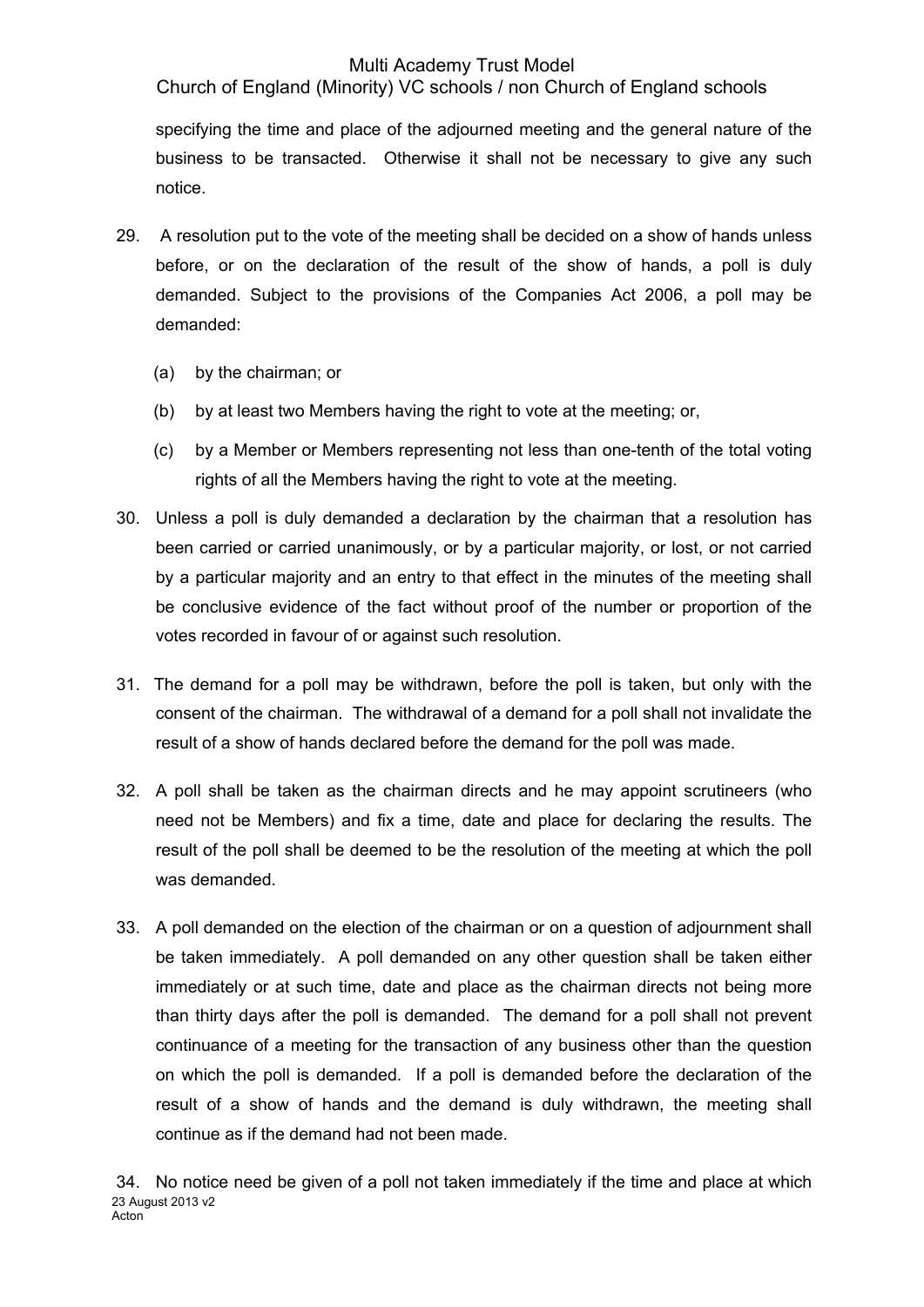Church of England (Minority) VC schools / non Church of England schools

it is to be taken are announced at the meeting at which it is demanded. In other cases at least seven clear days' notice shall be given specifying the time and place at which the poll is to be taken.

35. A resolution in writing agreed by such number of members as required if it had been proposed at a general meeting shall be as effectual as if it had been passed at a general meeting duly convened and held provided that a copy of the proposed resolution has been sent to every Member. The resolution may consist of several instruments in the like form each agreed by one or more Members.

# **VOTES OF MEMBERS**

- 36. On the show of hands every Member present in person shall have one vote. On a poll every Member present in person or by proxy shall have one vote.
- 37. Not used.
- 38. No Member shall be entitled to vote at any general meeting unless all moneys then payable by him to the Company have been paid.
- 39. No objections shall be raised to the qualification of any person to vote at any general meeting except at the meeting or adjourned meeting at which the vote objected to is tendered, and every vote not disallowed at the meeting shall be valid. Any objection made in due time shall be referred to the chairman whose decision shall be final and conclusive.
- 40. An instrument appointing a proxy shall be in writing, signed by or on behalf of the appointer and shall be in the following form (or in a form as near thereto as circumstances allow or in any other form which is usual or which the Directors may approve) -

"I/We, …….., of ………, being a Member/Members of the above named Company, hereby appoint …… of ……, or in his absence, …….. of ……. as my/our proxy to attend, speak and vote in my/our name[s] and on my/our behalf at the annual general meeting/ general meeting of the Company to be held on …..20[ ], and at any adjournment thereof.

Signed on ….. 20[ ]"

<sup>23</sup> August 2013 v2 Acton<sup>1</sup> 41. Where it is desired to afford Members an opportunity of instructing the proxy how he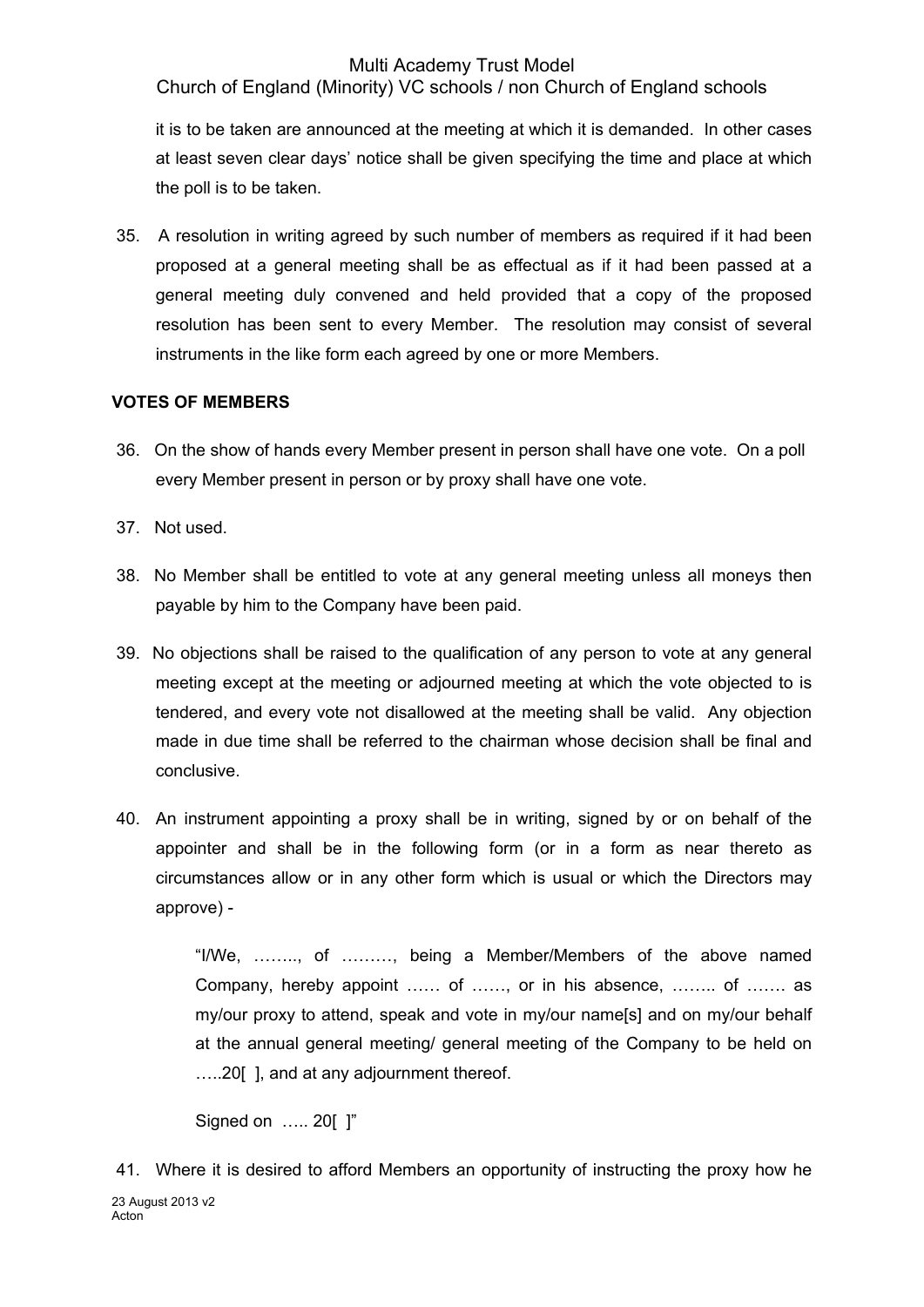Church of England (Minority) VC schools / non Church of England schools

shall act the instrument appointing a proxy shall be in the following form (or in a form as near thereto as circumstances allow or in any other form which is usual or which the Directors may approve) -

"I/We, ……., of ……., being a Member/Members of the above-named Company, hereby appoint .... of ........ or in his absence, ..... of ....... as my/our proxy to attend, speak and vote in my/our name[s] and on my/our behalf at the annual general meeting/ general meeting of the Company, to be held on …. 20[ ], and at any adjournment thereof.

This form is to be used in respect of the resolutions mentioned below as follows:

Resolution No. 1 \*for \* against

Resolution No. 2 \*for \* against.

\* Strike out whichever is not desired.

Unless otherwise instructed, the proxy may vote as he thinks fit or abstain from voting,

Signed on …. 20[ ]"

- 42. The instrument appointing a proxy and any authority under which it is signed or a copy of such authority certified by a notary or in some other way approved by the Members may:
	- (a) be deposited at the office or at such other place within the United Kingdom as is specified in the notice convening the meeting or in any instrument of proxy sent out by the Company in relation to the meeting not less than 48 hours before the time for holding the meeting or adjourned meeting at which the person named in the instrument proposes to vote, or
	- (b) in the case of a poll taken more than 48 hours after it is demanded, be deposited as aforesaid after the poll has been demanded and not less than 24 hours before the time appointed for the taking of the poll; or
	- (c) where the poll is not taken forthwith but is taken not more than 48 hours after it was demanded, be delivered at the meeting at which the poll was demanded to the chairman or to the Clerk or to any Director,

23 August 2013 v2 Acton and an instrument of proxy which is not deposited or delivered in a manner so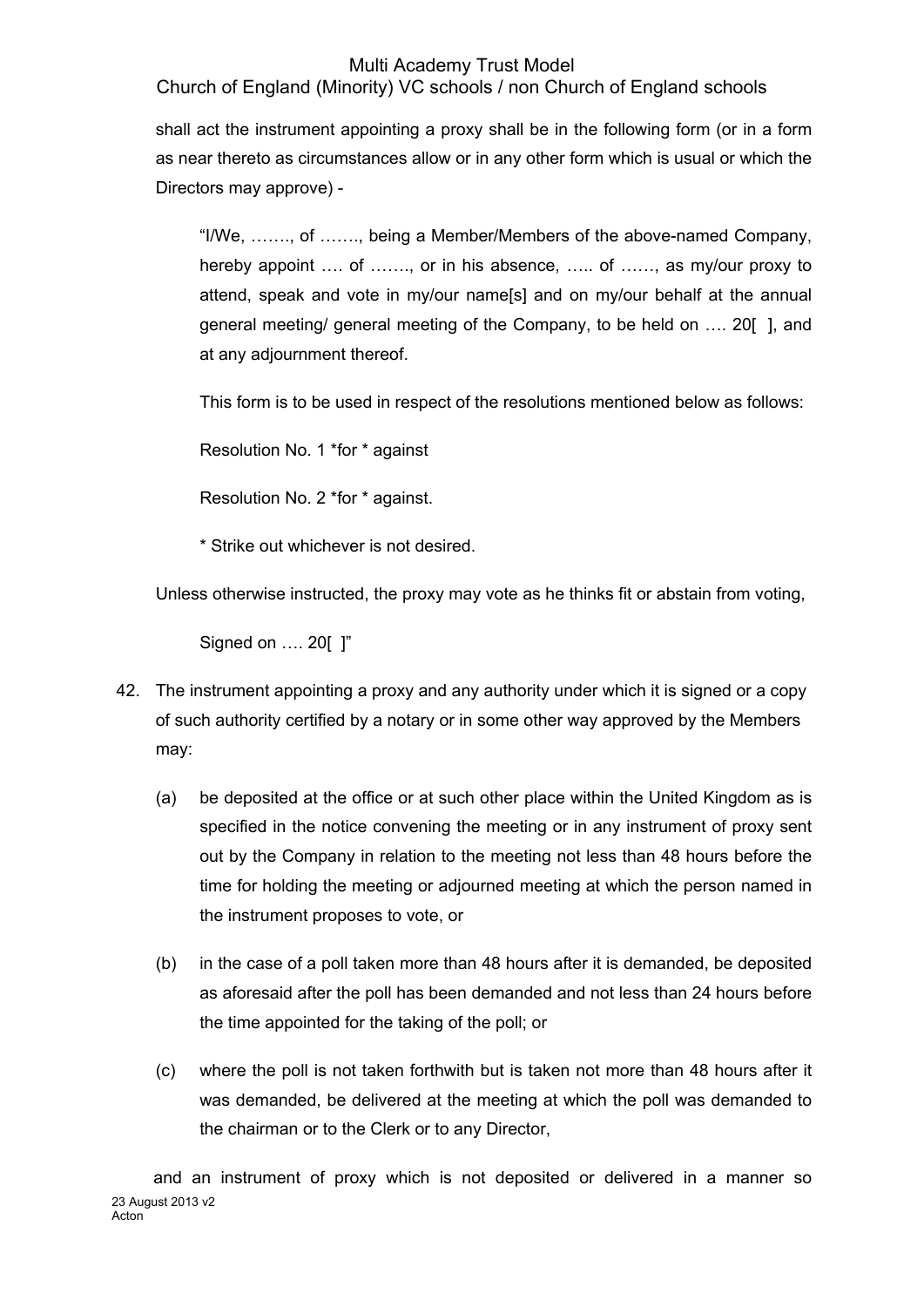Church of England (Minority) VC schools / non Church of England schools

permitted shall be invalid.

- 43. A vote given or poll demanded by proxy or by the duly authorised representative of a corporation shall be valid notwithstanding the previous determination of the authority of the person voting or demanding a poll unless notice of the determination was received by the Company at the office or at such other place at which the instrument of proxy was duly deposited before the commencement of the meeting or adjourned meeting at which the vote given or the poll demanded or (or in the case of a poll taken otherwise than on the same day as the meeting or adjourned meeting) the time appointed for taking the poll.
- 44. Any organisation which is a Member of the Company may by resolution of its board of directors or other governing body authorise such person as it thinks fit to act as its representative at any meeting of the Company, and the person so authorised shall be entitled to exercise the same powers on behalf of the organisation which he represents as that organisation could exercise if it were an individual Member of the Company.

# **DIRECTORS**

- 45. The number of Directors shall be not less than three nor more than 15.
- 46. Subject to Articles 48-49, the Company shall have the following Directors:
	- (a) Up to 12 Directors, appointed under Articles 50 and 50AA combined; and
	- (b) up to 2 Staff Directors, appointed under Article 50A; and
	- (c) The Chief Executive Officer; and
	- (d) Parent Directors if appointed under Articles 53-56 in the event that no provision is made for parent representatives on Local Governing Bodies under Article 101A.
- 47. The Company may also have any Co-opted Director appointed under Article 58.
- 48. The first Directors shall be those persons named in the statement delivered pursuant to sections 9 and 12 of the Companies Act 2006.
- 23 August 2013 v2 Acton<sup>1</sup> 49. Future Directors shall be appointed or elected, as the case may be, under these Articles. Where it is not possible for such a Director to be appointed or elected due to the fact that an Academy has not yet been established, then the relevant Article or part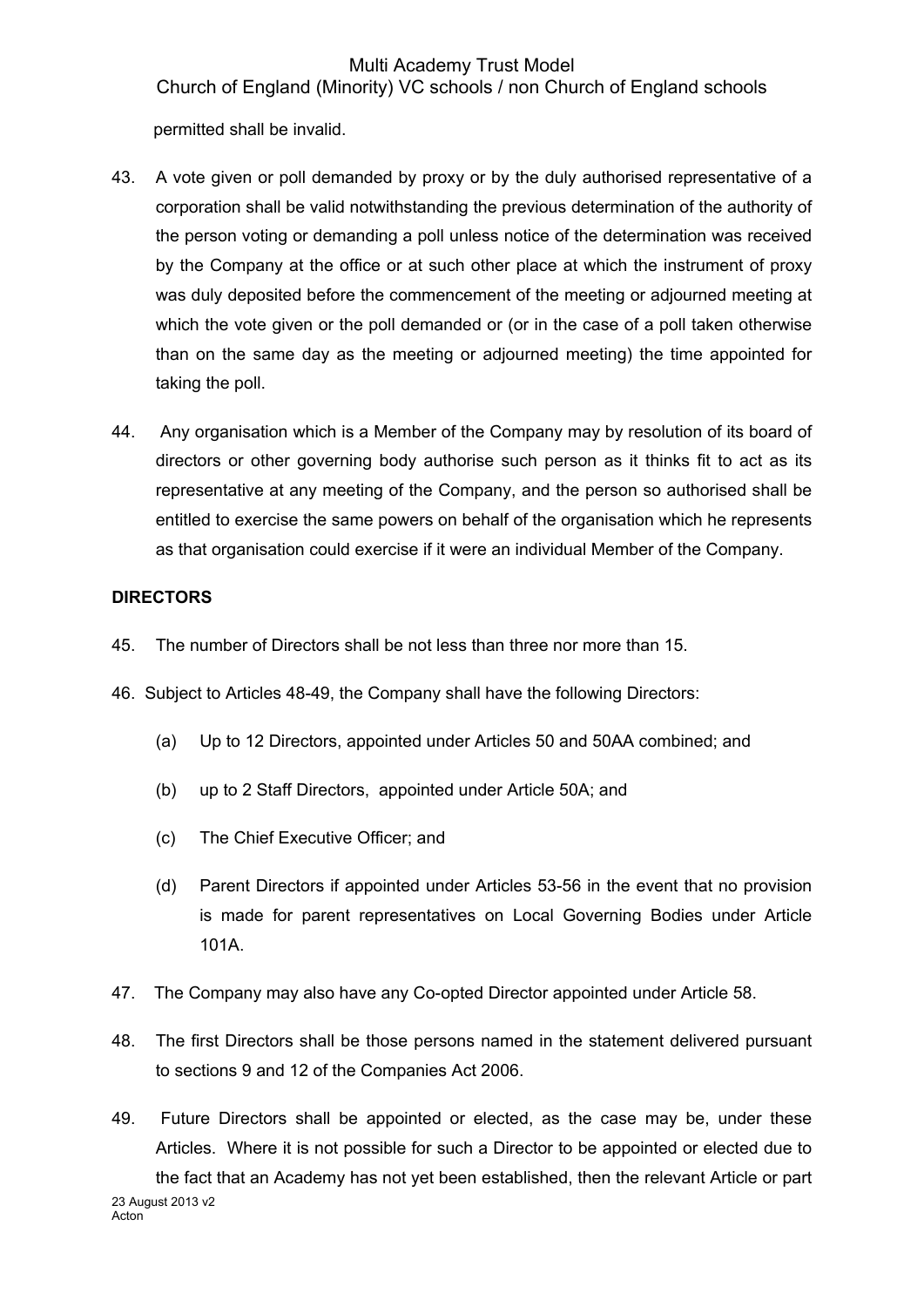Church of England (Minority) VC schools / non Church of England schools

thereof shall not apply.

# **APPOINTMENT OF DIRECTORS**

- 50. The Members shall appoint up to 10 Directors.
- 50AA. The Chester Diocesan Board of Education shall appoint no fewer than two Directors provided that the total number of Directors appointed under this Article would not thereby exceed 25% of the total number of Directors.
- 50A. The Members may appoint Staff Directors adopting the process set out in Article 50B but shall ensure that the total number of Directors including the Chief Executive Officer who are employees of the Company does not exceed one third of the total number of Directors.
- 50B. In appointing the Staff Directors, the Directors shall, on behalf of the Members, hold a secret ballot of all staff employed under a contract of employment or a contract for services or otherwise engaged to provide services to the Company (excluding the Chief Executive Officer and the Principal) at the relevant Academy. All arrangements for the calling and the conduct of the election and resolution of questions as to whether any person is an eligible candidate shall be determined by the Directors. If a Staff Director ceases to work for the Company then he shall be deemed to have resigned and shall cease to be a Director automatically on termination of his work for the Company. Any election of a Staff Director which is contested shall be held by secret ballot.
- 51. Not used.
- 52. Not used.

# **PARENT DIRECTORS**

- 53. In circumstances where the Directors have not appointed Local Governing Bodies in respect of the Academies as envisaged in Article 101A there shall be a minimum of 2 and a maximum of 3 Parent Directors as the Members shall decide who shall be appointed or elected in accordance with Articles 54 - 56.
- 54. Parent Directors and parent members of the Local Governing Bodies or Advisory Bodies shall be elected or appointed by the parents of registered pupils at one or more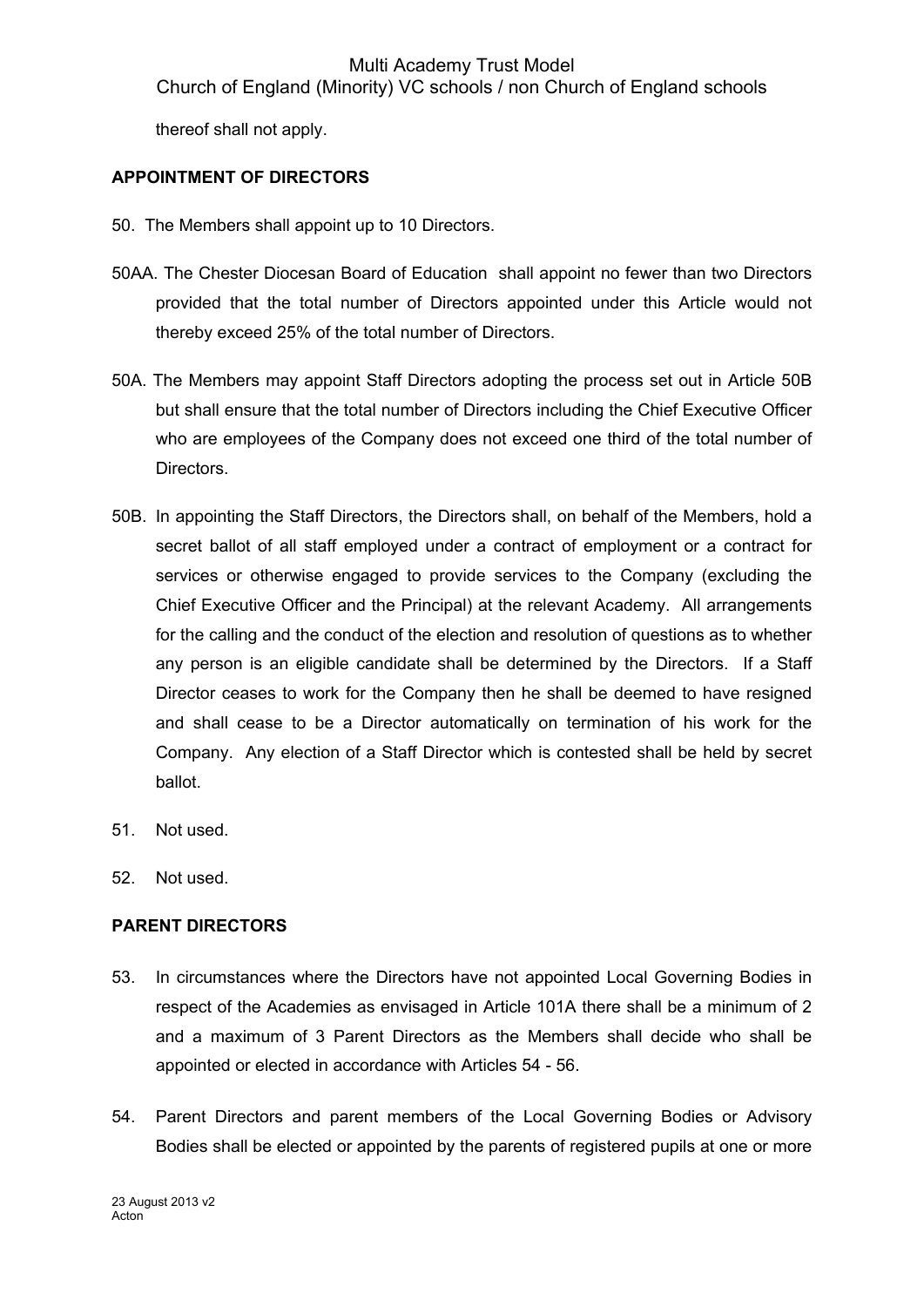Church of England (Minority) VC schools / non Church of England schools

of the Academies and each must be a parent at the time when he is elected or appointed.

- 54A. Notwithstanding Article 53, if no parents put themselves forward for election the number of Parent Directors and parent members of the Local Governing Bodies or Advisory Bodies required shall be made up by Parent Directors and parent members appointed by the Directors.
- 55. The Directors shall make all necessary arrangements for, and determine all other matters relating to, an election of the Parent Directors or parent members of Local Governing Bodies or Advisory Bodies, including any question of whether a person is a parent of a registered pupil at one of the Academies. Any election of the Parent Directors or parent members of the Local Governing Bodies or Advisory Bodies which is contested shall be held by secret ballot.
- 56. In appointing a Parent Director or parent member of a Local Governing Body or Advisory Body the Directors shall appoint a person who is the parent of a registered pupil at an Academy; or where it is not reasonably practical to do so, a person who is the parent of a child of compulsory school age.

# **CHIEF EXECUTIVE OFFICER**

57. Subject to Article 65, the Chief Executive Officer shall be a Director for as long as he remains in office as such.]

# **CO-OPTED DIRECTORS**

58. The Directors appointed under Article 50 and 50AA acting jointly and with the consent of the Diocesan Board of Education may appoint up to 2 Co-opted Directors for such term (not exceeding four years) and otherwise upon such conditions as they shall think fit. A 'Co-opted Director' means a person who is appointed to be a Director by being Co-opted by Directors who have not themselves been so appointed. The Directors may not co-opt an employee of the Company as a Co-opted Director if thereby the number of Directors who are employees of the Company would exceed one third of the total number of Directors including the Chief Executive Officer..

59 - 63. Not used.

#### **TERM OF OFFICE**

23 August 2013 v2 Acton<sup>1</sup>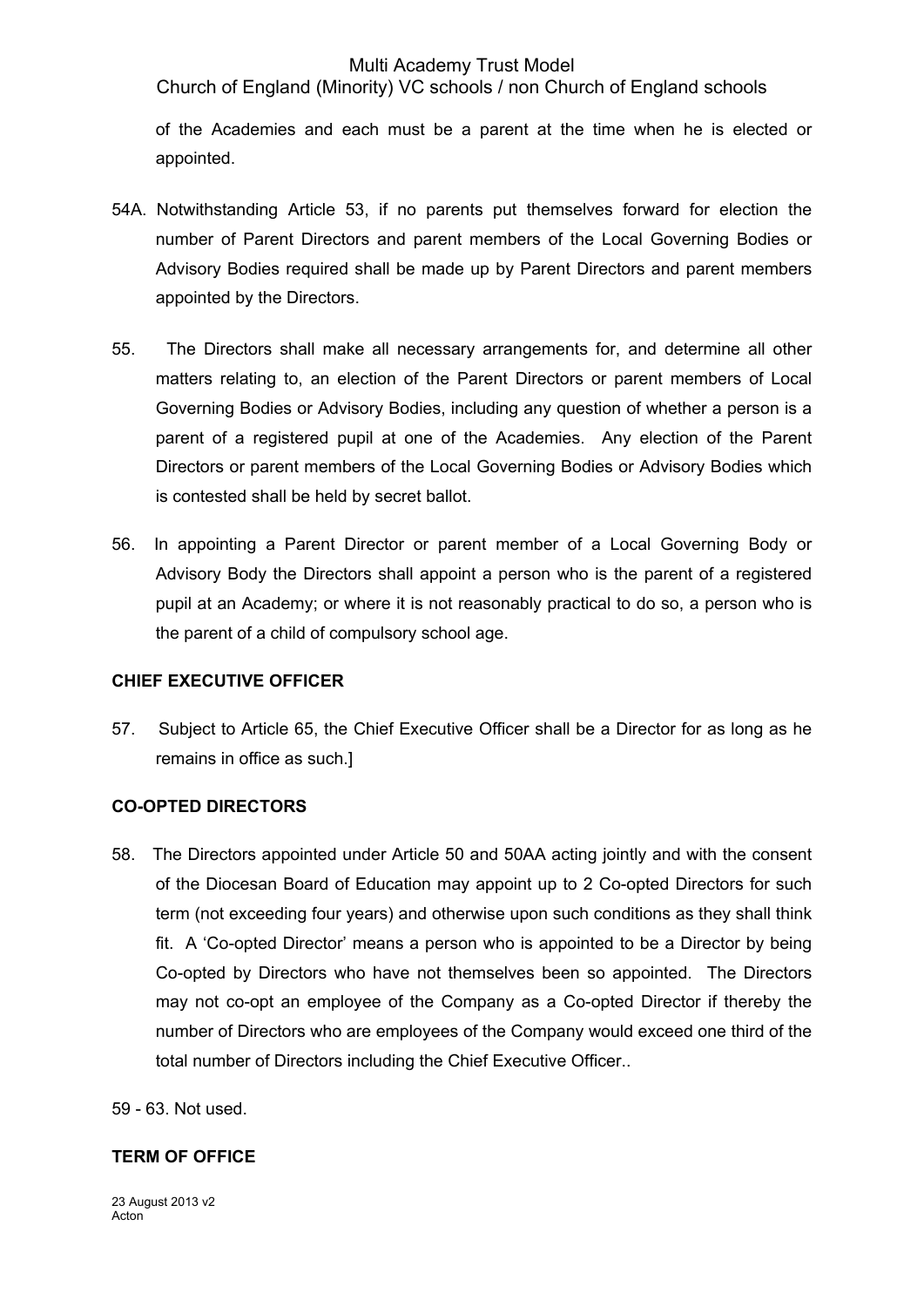Church of England (Minority) VC schools / non Church of England schools

64. The term of office for any Director (other than Co-opted Directors under Article 58) shall be four years, save that this time limit shall not apply to the Chief Executive Officer.. Subject to remaining eligible to be a particular type of Director, any Director may be re-appointed or re-elected.

## **RESIGNATION AND REMOVAL**

- 65. A Director shall cease to hold office if he resigns his office by notice to the Company (but only if at least three Directors will remain in office when the notice of resignation is to take effect).
- 66. A Director shall cease to hold office if he is removed by the person or persons who appointed him. This Article does not apply in respect of a Parent Director.
- 66A. Co-opted Directors appointed in accordance with Article 58 may be removed by resolution of the Directors provided that no Co-opted Director may vote on the removal of another Co-opted Director.
- 67. Where a Director resigns his office or is removed from office, the Director or, where he is removed from office, those removing him, shall give written notice thereof to the Clerk.

# **DISQUALIFICATION OF DIRECTORS**

- 68. No person shall be qualified to be a Director unless he is aged 18 or over at the date of his election or appointment. No current pupil or current student of any of the Academies shall be a Director.
- 69. A Director shall cease to hold office if he becomes incapable by reason of illness or injury of managing or administering his own affairs.
- 70. A Director shall cease to hold office if he is absent without the permission of the Directors from all their meetings held within a period of six months and the Directors resolve that his office be vacated.
- 71. A person shall be disqualified from holding or continuing to hold office as a Director if:
	- (a) his estate has been sequestrated and the sequestration has not been discharged, annulled or reduced; or
- 23 August 2013 v2 Acton (b) he is the subject of a bankruptcy restrictions order or an interim order.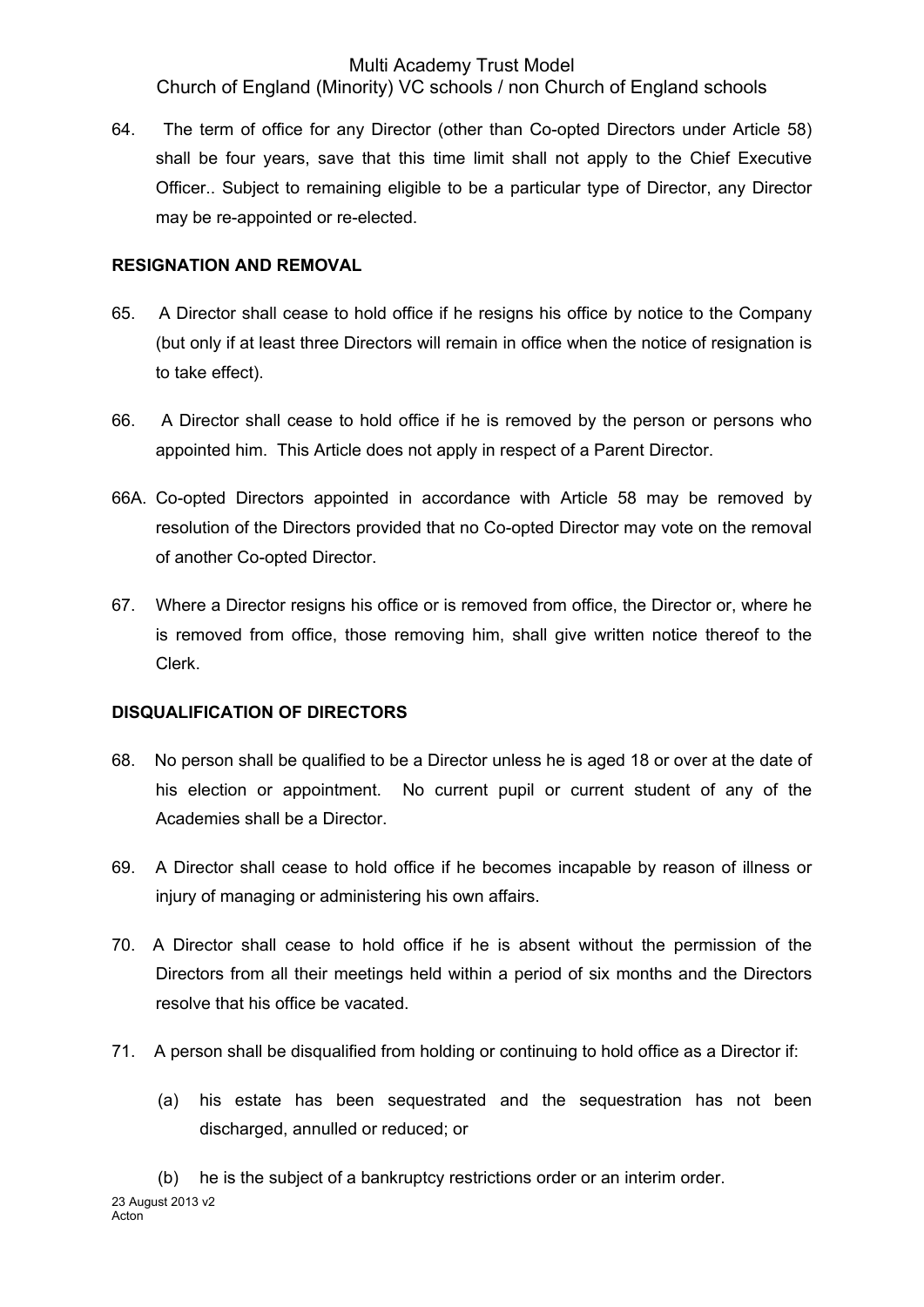Church of England (Minority) VC schools / non Church of England schools

- 72. A person shall be disqualified from holding or continuing to hold office as a Director at any time when he is subject to a disqualification order or a disqualification undertaking under the Company Directors Disqualification Act 1986 or to an order made under section 429(2)(b) of the Insolvency Act 1986 (failure to pay under county court administration order).
- 73. A Director shall cease to hold office if he ceases to be a Director by virtue of any provision in the Companies Act 2006 or is disqualified from acting as a trustee by virtue of section 178 of the Charities Act 2011 (or any statutory re-enactment or modification of that provision).
- 74. A person shall be disqualified from holding or continuing to hold office as a Director if he has been removed from the office of charity trustee or trustee for a charity by an order made by the Charity Commission or the High Court on the grounds of any misconduct or mismanagement in the administration of the charity for which he was responsible or to which he was privy, or which he by his conduct contributed to or facilitated.
- 75. Not used.
- 76 Not used.
- 77. A person shall be disqualified from holding or continuing to hold office as a Director where he has, at any time, been convicted of any criminal offence, excluding any that have been spent under the Rehabilitation of Offenders Act 1974 as amended, and excluding any offence for which the maximum sentence is a fine or a lesser sentence except where a person has been convicted of any offence which falls under section 178 of the Charities Act 2011.
- 78. After the first Academy has opened, a person shall be disqualified from holding or continuing to hold office as a Director if he has not provided to the chairman of the Directors a criminal records certificate at an enhanced disclosure level under section 113B of the Police Act 1997. In the event that the certificate discloses any information which would in the opinion of either the chairman or the Chief Executive Officer confirm their unsuitability to work with children that person shall be disqualified. If a dispute arises as to whether a person shall be disqualified, a referral shall be made to the Secretary of State to determine the matter. The determination of the Secretary of State shall be final.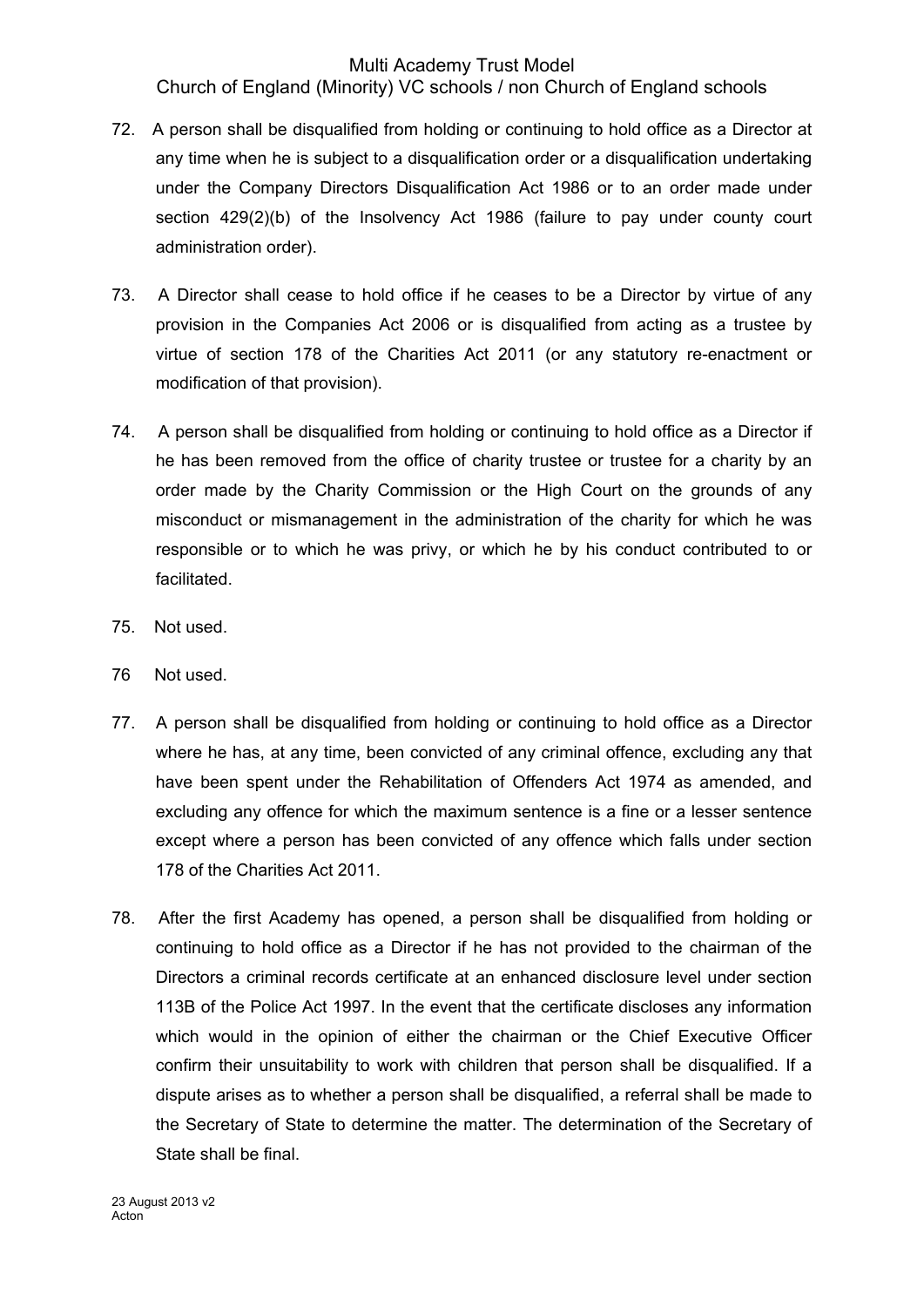Church of England (Minority) VC schools / non Church of England schools

- 79. Where, by virtue of these Articles a person becomes disqualified from holding, or continuing to hold office as a Director; and he is, or is proposed, to become such a Director, he shall upon becoming so disqualified give written notice of that fact to the Clerk.
- 80. Articles 68 to 74, Articles 77 to 79 and Articles 97 to 98 also apply to any member of any committee of the Directors, including a Local Governing Body, who is not a Director.

#### **CLERK TO THE DIRECTORS**

81. The Clerk shall be appointed by the Directors for such term, at such remuneration and upon such conditions as they may think fit; and any Clerk so appointed may be removed by them. The Clerk shall not be a Director, or a Principal. Notwithstanding this Article, the Directors may, where the Clerk fails to attend a meeting of theirs, appoint any one of their number or any other person to act as Clerk for the purposes of that meeting.

#### **CHAIRMAN AND VICE-CHAIRMAN OF THE DIRECTORS**

- 82. The Directors shall for each school year elect a chairman and a vice-chairman from among their number. A Director who is employed by the Company shall not be eligible for election as chairman or vice-chairman.
- 83. Subject to Article 84, the chairman or vice-chairman shall hold office as such until his successor has been elected in accordance with Article 85.
- 84. The chairman or vice-chairman may at any time resign his office by giving notice in writing to the Clerk. The chairman or vice-chairman shall cease to hold office if:
	- (a) he ceases to be a Director;
	- (b) he is employed by the Company;
	- (c) he is removed from office in accordance with these Articles; or
	- (d) in the case of the vice-chairman, he is elected in accordance with these Articles to fill a vacancy in the office of chairman.
- 85. Where by reason of any of the matters referred to in Article 84, a vacancy arises in the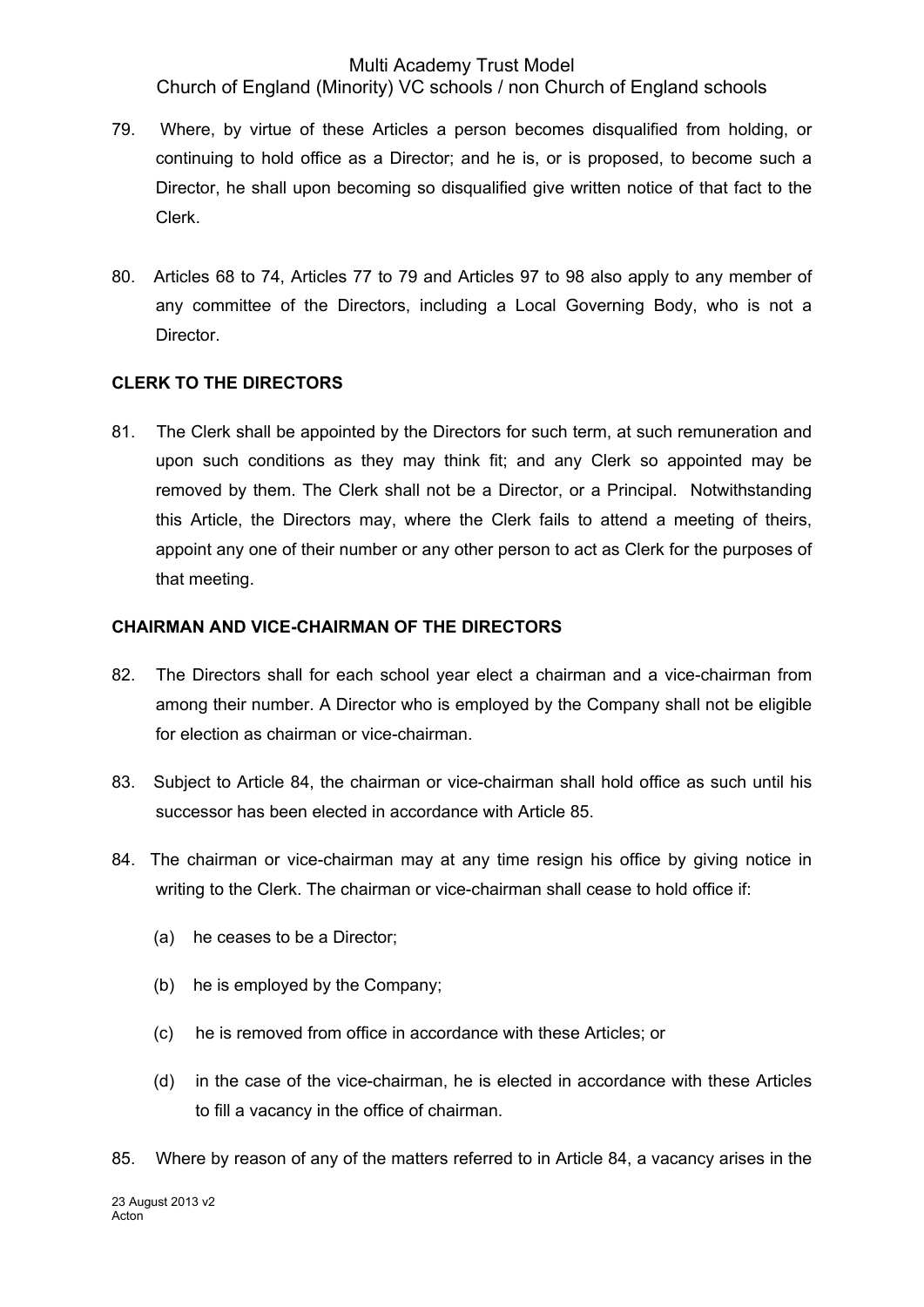Church of England (Minority) VC schools / non Church of England schools

office of chairman or vice-chairman, the Directors shall at their next meeting elect one of their number to fill that vacancy.

- 86. Where the chairman is absent from any meeting or there is at the time a vacancy in the office of the chairman, the vice-chairman shall act as the chair for the purposes of the meeting.
- 87. Where in the circumstances referred to in Article 86 the vice-chairman is also absent from the meeting or there is at the time a vacancy in the office of vice-chairman, the Directors shall elect one of their number to act as a chairman for the purposes of that meeting, provided that the Director elected shall not be a person who is employed by the Company.
- 88. The Clerk shall act as chairman during that part of any meeting at which the chairman is elected.
- 89. Any election of the chairman or vice-chairman which is contested shall be held by secret ballot.
- 90. The Directors may remove the chairman or vice-chairman from office in accordance with these Articles.
- 91. A resolution to remove the chairman or vice-chairman from office which is passed at a meeting of the Directors shall not have effect unless-
	- (i) it is confirmed by a resolution passed at a second meeting of the Directors held not less than fourteen days after the first meeting; and
	- (ii) the matter of the chairman's or vice-chairman's removal from office is specified as an item of business on the agenda for each of those meetings.
- 92. Before the Directors resolve at the relevant meeting on whether to confirm the resolution to remove the chairman or vice-chairman from office, the Director or Directors proposing his removal shall at that meeting state their reasons for doing so and the chairman or vice-chairman shall be given an opportunity to make a statement in response.

# **POWERS OF DIRECTORS**

93. Subject to provisions of the Companies Act 2006, the Articles and to any directions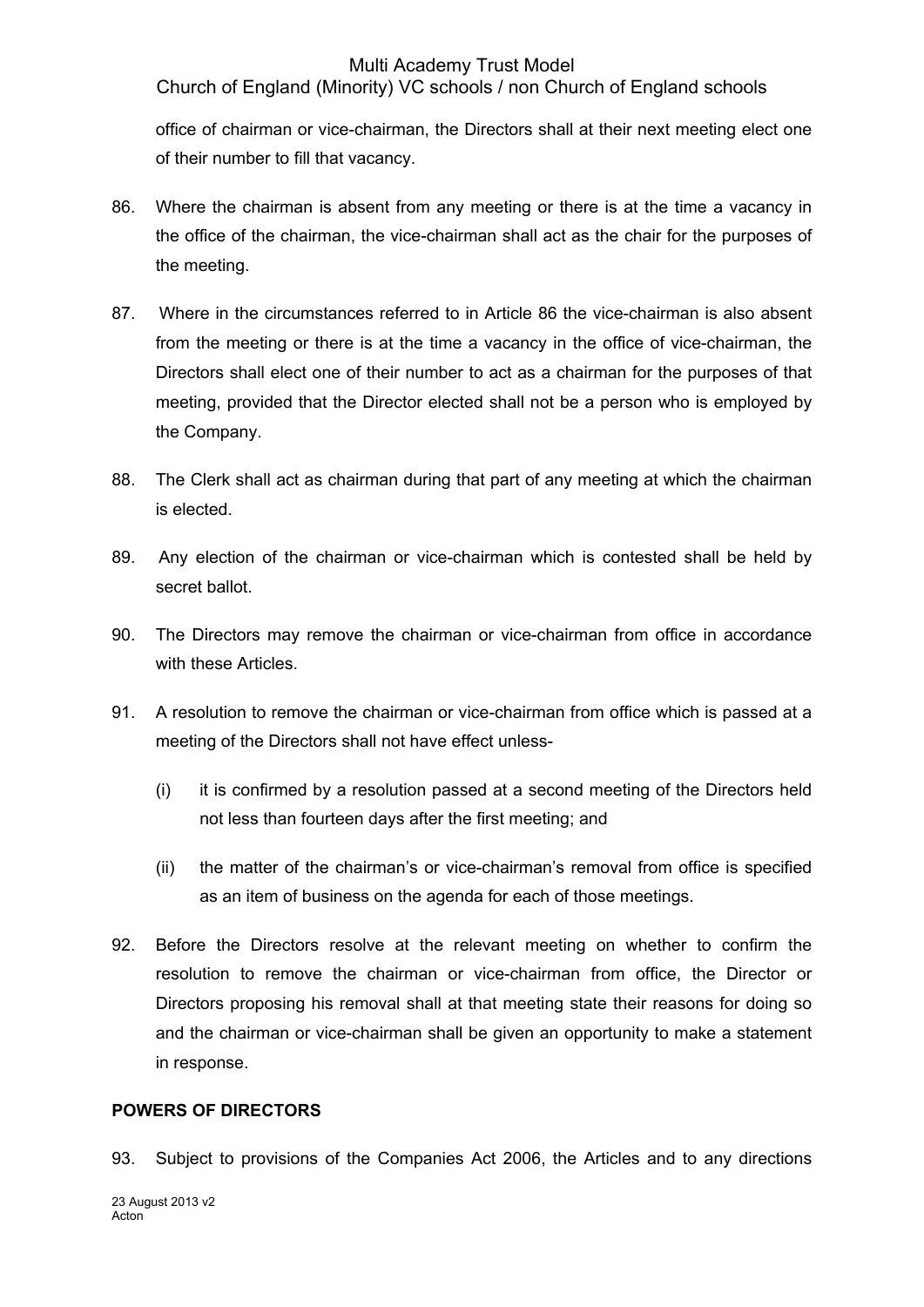Church of England (Minority) VC schools / non Church of England schools

given by special resolution, the business of the Company shall be managed by the Directors who may exercise all the powers of the Company. No alteration of the Articles and no such direction shall invalidate any prior act of the Directors which would have been valid if that alteration had not been made or that direction had not been given. The powers given by this Article shall not be limited by any special power given to the Directors by the Articles and a meeting of Directors at which a quorum is present may exercise all the powers exercisable by the Directors.

- 94. In addition to all powers hereby expressly conferred upon them and without detracting from the generality of their powers under the Articles the Directors shall have the following powers, namely:
	- (a) to expend the funds of the Company in such manner as they shall consider most beneficial for the achievement of the Object and to invest in the name of the Company such part of the funds as they may see fit and to direct the sale or transposition of any such investments and to expend the proceeds of any such sale in furtherance of the Object;
	- (b) to enter into contracts on behalf of the Company.
- 95. In the exercise of their powers and functions, the Directors may consider any advice given by the Chief Executive Officer and any other executive officer.
- 96. Any bank account in which any money of the Company is deposited shall be operated by the Directors in the name of the Company. All cheques and orders for the payment of money from such an account shall be signed by at least two signatories authorised by the Directors.

# **CONFLICTS OF INTEREST**

97. Any Director who has or can have any direct or indirect duty or personal interest (including but not limited to any Personal Financial Interest) which conflicts or may conflict with his duties as a Director shall disclose that fact to the Directors as soon as he becomes aware of it. A Director must absent himself from any discussions of the Directors in which it is possible that a conflict will arise between his duty to act solely in the interests of the Company and any duty or personal interest (including but not limited to any Personal Financial Interest).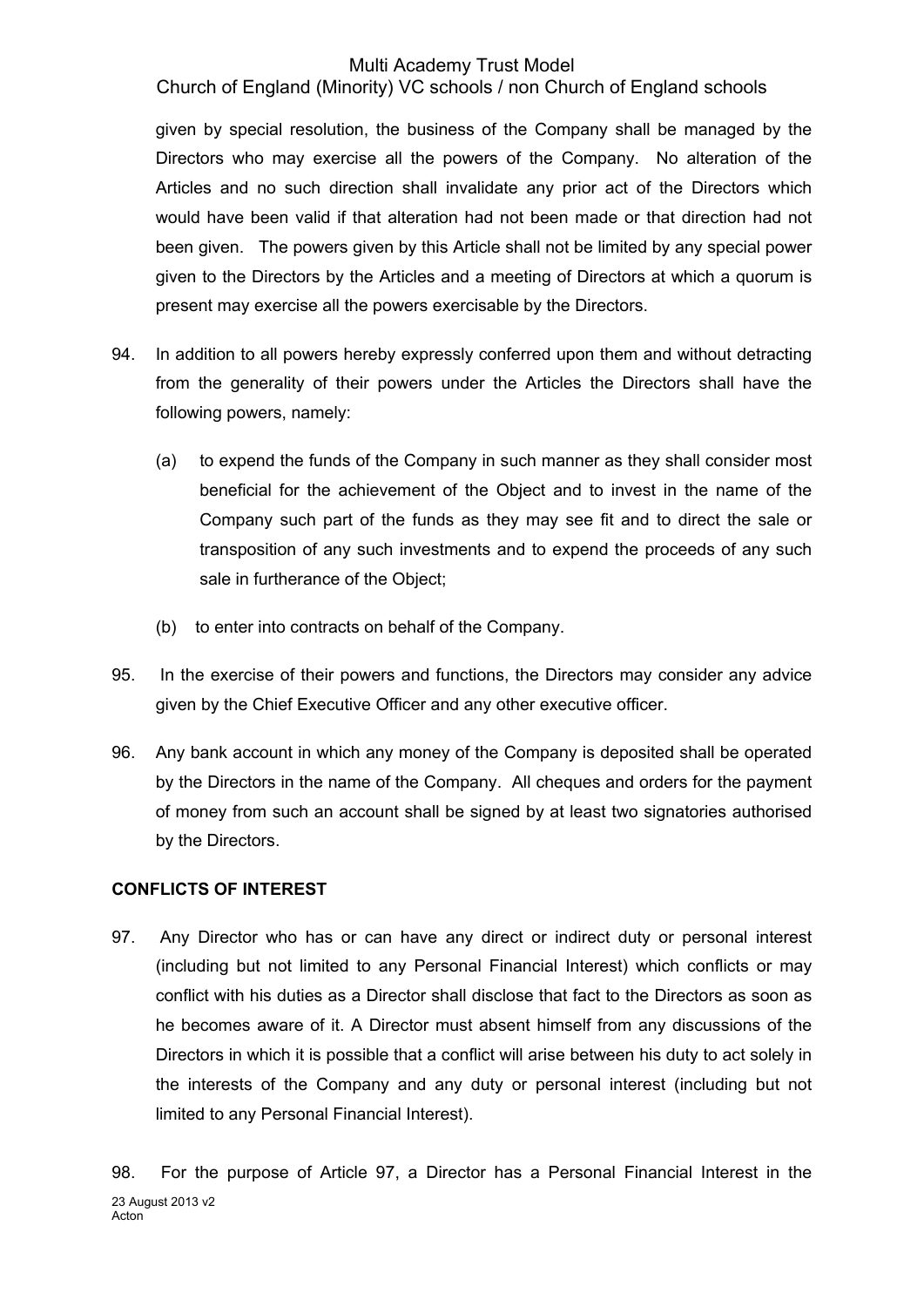Church of England (Minority) VC schools / non Church of England schools

employment or remuneration of, or the provision of any other benefit to, that Director as permitted by and as defined by Articles 6.5 - 6.9.

# **THE MINUTES**

- 99. The minutes of the proceedings of a meeting of the Directors shall be drawn up and entered into a book kept for the purpose by the person acting as Clerk for the purposes of the meeting; and shall be signed (subject to the approval of the Directors) at the same or next subsequent meeting by the person acting as chairman thereof. The minutes shall include a record of:
	- (a) all appointments of officers made by the Directors; and
	- (b) all proceedings at meetings of the Company and of the Directors and of committees of Directors including the names of the Directors present at each such meeting.

#### **COMMITTEES**

100. Subject to these Articles, the Directors:

- (a) may appoint separate committees to be known as Local Governing Bodies for each Academy; and
- (b) may establish any other committee.
- 101. Subject to these Articles, the constitution, membership and proceedings of any committee shall be determined by the Directors. The establishment, terms of reference, constitution and membership of any committee of the Directors shall be reviewed at least once in every twelve months. The membership of any committee of the Directors may include persons who are not Directors, provided that (with the exception of the Local Governing Bodies) a majority of members of any such committee shall be Directors. Except in the case of a Local Governing Body, no vote on any matter shall be taken at a meeting of a committee of the Directors unless the majority of members of the committee present are Directors.
- 101A. The Directors shall ensure that any Local Governing Body shall include at least 2 elected representatives of the parents of pupils attending the relevant Academy.
- 101B. The Directors shall ensure that any Local Governing Body constituted in respect of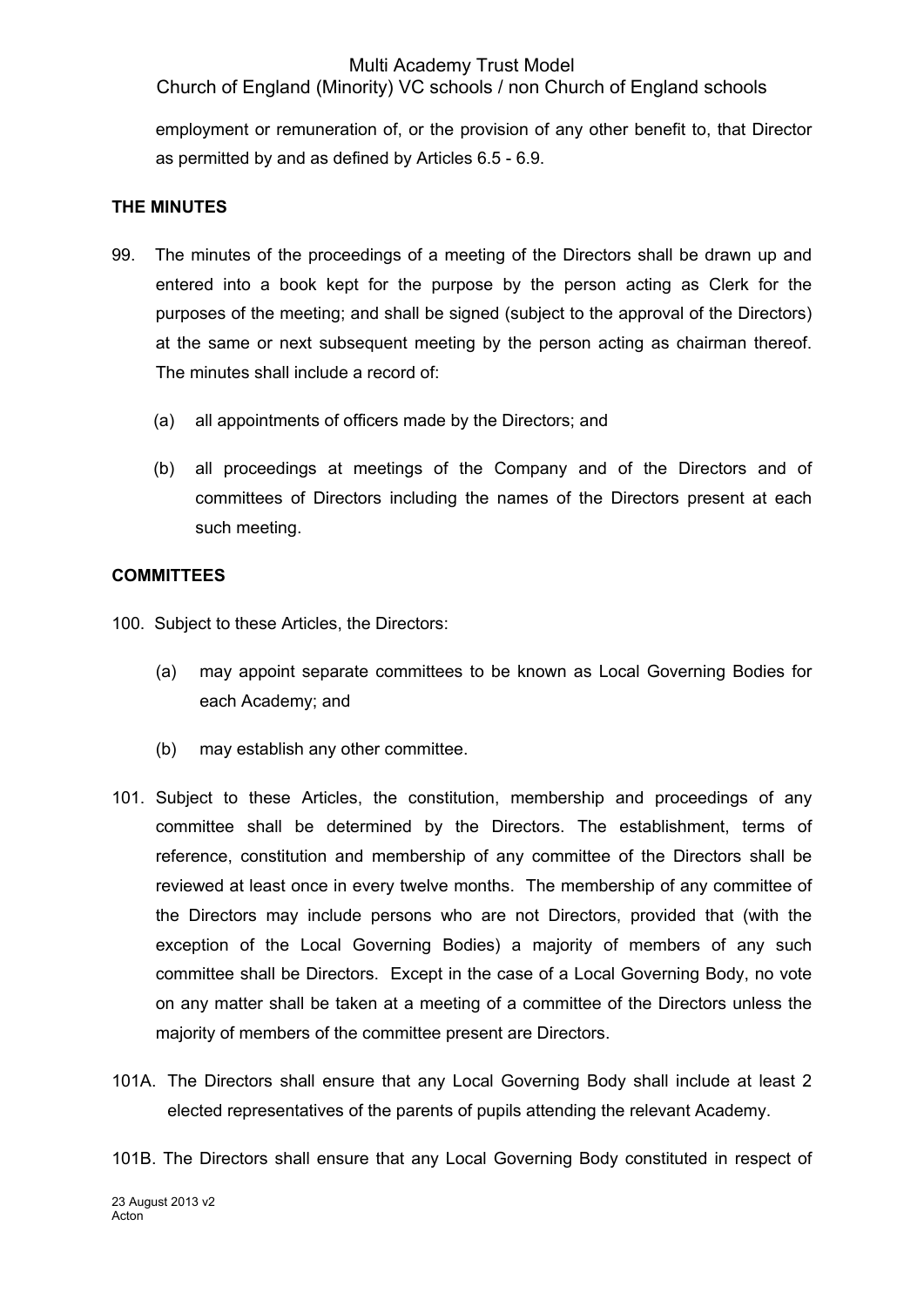Church of England (Minority) VC schools / non Church of England schools

any Academy falling under Article 4(ii) shall have 25% of its members appointed by Chester Diocesan Board of Education and that all its members shall sign an undertaking to Chester Diocesan Board of Education to uphold the designated religious character of the said Academy.

- 102. The power of delegation exercised under Article 105 in relation to the establishment of a Local Governing Body for an Academy may be by way of Scheme of Delegation..
- 103. Not used.
- 104. The functions and proceedings of the Local Governing Bodies shall be subject to regulations made by the Directors from time to time.

#### **DELEGATION**

- 105. Subject to these Articles, the Directors may delegate to any Director, committee (including any Local Governing Body), the Chief Executive Officer or any other holder of an executive office, such of their powers or functions as they consider desirable to be exercised by them. Any such delegation shall be made subject to any conditions the Directors may impose, and may be revoked or altered.
- 106. Where any power or function of the Directors has been exercised by any committee (including any Local Governing Body), under a Scheme of Delegation or otherwise,) to any Director , the Chief Executive Officer or to any other holder of an executive office, that person or committee shall report to the Directors in respect of any action taken or decision made with respect to the exercise of that power or function at the meeting of the Directors immediately following the taking of the action or the making of the decision.

# **CHIEF EXECUTIVE OFFICER, PRINCIPALS AND STAFF**

- 107. The Directors shall appoint the Chief Executive Officer. In relation to such appointment, the Directors shall consult the Diocesan Director of Education and shall have regard to the Object and may appoint a Chief Executive Officer having regard to that person's ability and fitness to uphold the Object.
- 23 August 2013 v2 107A.The Directors shall appoint the Principal of each Academy. In respect of the appointment of the Principal at each of those Academies falling under Article 4(ii), the Directors shall do so only with the agreement of the Diocesan Director of Education and shall make use of any relevant powers under section 124AA of the School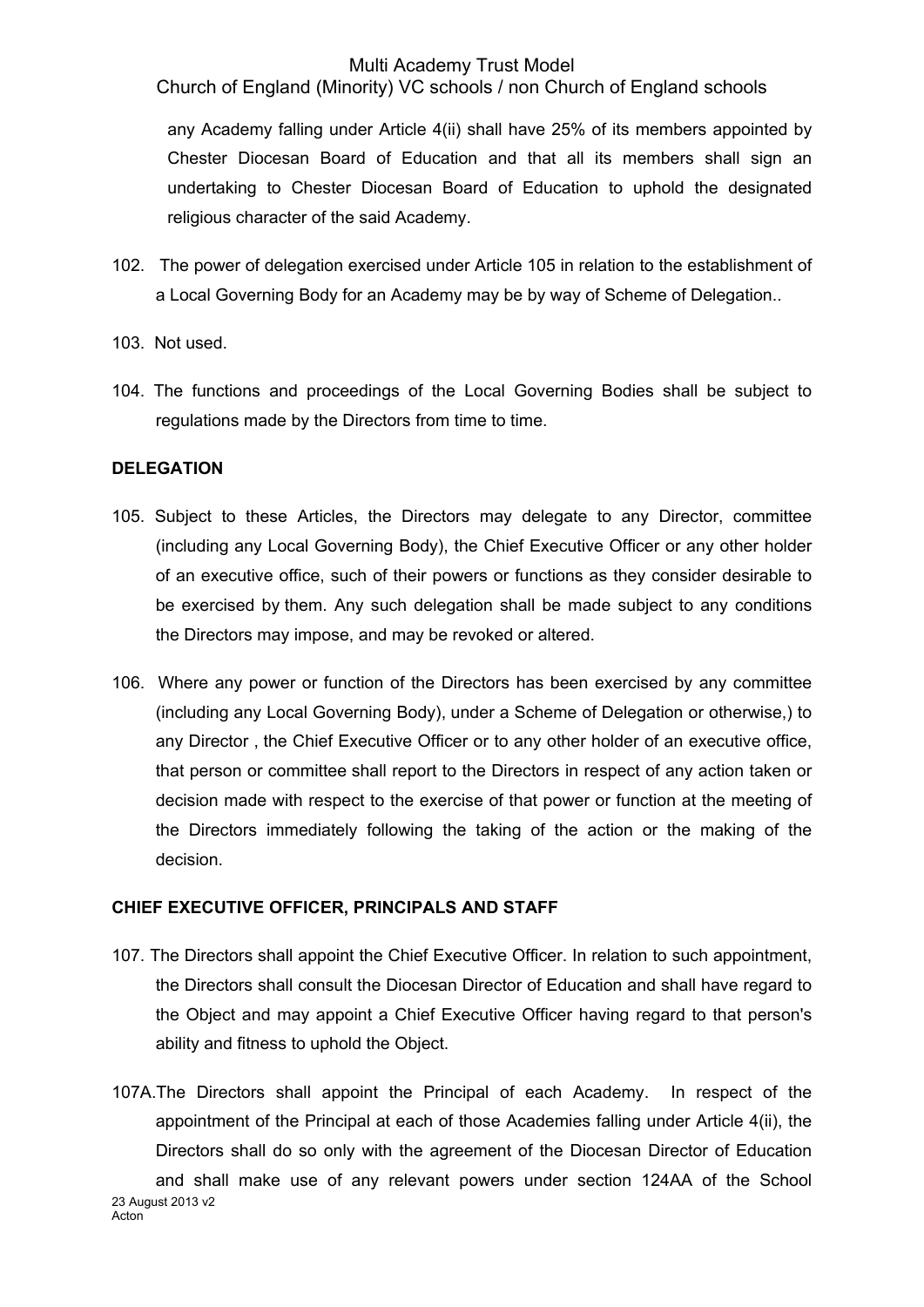Church of England (Minority) VC schools / non Church of England schools

Standards and Framework Act 1998 or under the Relevant Funding Agreement in respect of those Academies.

- 107B. In respect of each of those Academies falling under Article 4(ii) the Directors shall determine at the time of the appointment of each Principal whether that Principal is to be a Reserved Teacher.
- 107C . The Directors may delegate such powers and functions as they consider are required by the Chief Executive Officer and Principals for the internal organisation, management and control of the Academies (including the implementation of all policies approved by the Directors and for the direction of the teaching and curriculum at the Academies).
- 107D. In appointing staff other than the Principal to those Academies falling under Article 4(ii) the Directors will have regard where relevant to the powers provided to them under the Relevant Funding Agreement in respect of each Academy (being powers equivalent to the powers of governing bodies of Voluntary Controlled schools as set out in sections 58 to 60 of the Schools Standard and Framework Act):
	- (a) so as to ensure that at least two Reserved Teachers (although the Principal may be one of the two) are appointed in each of those Academies falling under Article 4(ii); and
	- (b) having regard to their entitlement under the Relevant Funding Agreement to appoint up to one fifth of teaching staff as Reserved Teachers in each of those Academies falling under Article 4(ii).

# **MEETINGS OF THE DIRECTORS**

- 108. Subject to these Articles, the Directors may regulate their proceedings as they think fit.
- 109. The Directors shall hold at least three meetings in every school year. Meetings of the Directors shall be convened by the Clerk. In exercising his functions under this Article the Clerk shall comply with any direction:
	- (a) given by the Directors; or
	- (b) given by the chairman of the Directors or, in his absence or where there is a vacancy in the office of chairman, the vice-chairman of the Directors, so far as such direction is not inconsistent with any direction given as mentioned in (a).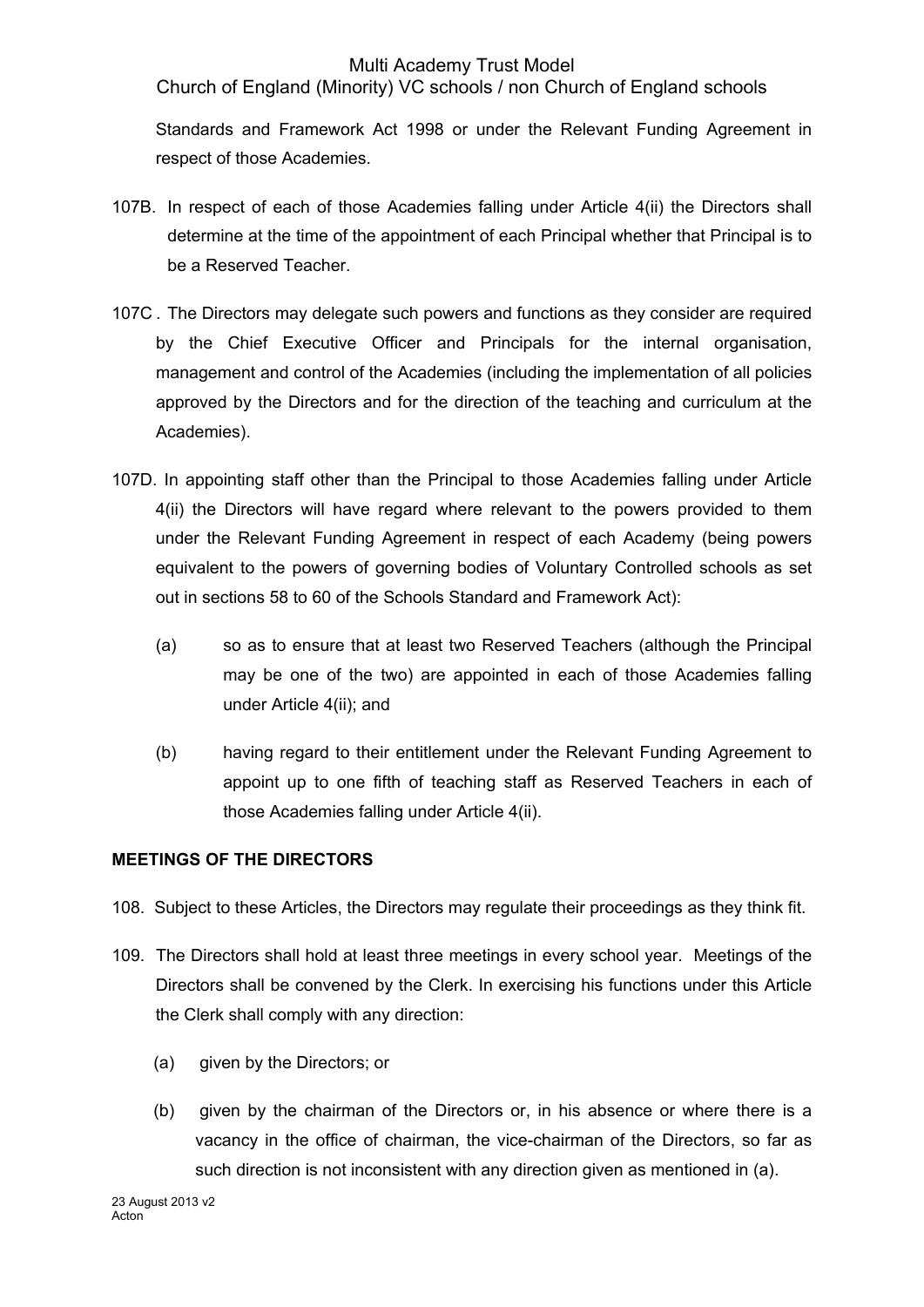Church of England (Minority) VC schools / non Church of England schools

- 110. Any three Directors may, by notice in writing given to the Clerk, requisition a meeting of the Directors; and it shall be the duty of the Clerk to convene such a meeting as soon as is reasonably practicable.
- 111. Each Director shall be given at least seven clear days before the date of a meeting:
	- (i) notice in writing thereof, signed by the Clerk, and sent to each Director at the address provided by each Director from time to time; and
	- (ii) a copy of the agenda for the meeting,

provided that where the chairman or, in his absence or where there is a vacancy in the office of chairman, the vice-chairman, so determines on the ground that there are matters demanding urgent consideration, it shall be sufficient if the written notice of a meeting, and the copy of the agenda thereof are given within such shorter period as he directs.

- 112. The convening of a meeting and the proceedings conducted thereat shall not be invalidated by reason of any individual not having received written notice of the meeting or a copy of the agenda thereof.
- 113. A resolution to rescind or vary a resolution carried at a previous meeting of the Directors shall not be proposed at a meeting of the Directors unless the consideration of the rescission or variation of the previous resolution is a specific item of business on the agenda for that meeting.
- 114. A meeting of the Directors shall be terminated forthwith if:
	- (a) the Directors so resolve; or
	- (b) the number of Directors present ceases to constitute a quorum for a meeting of the Directors in accordance with Article 117, subject to Article 119.
- 115. Where in accordance with Article 114 a meeting is not held or is terminated before all the matters specified as items of business on the agenda for the meeting have been disposed of, a further meeting shall be convened by the Clerk as soon as is reasonably practicable, but in any event within seven days of the date on which the meeting was originally to be held or was so terminated.
- 116. Where the Directors resolve in accordance with Article 114 to adjourn a meeting before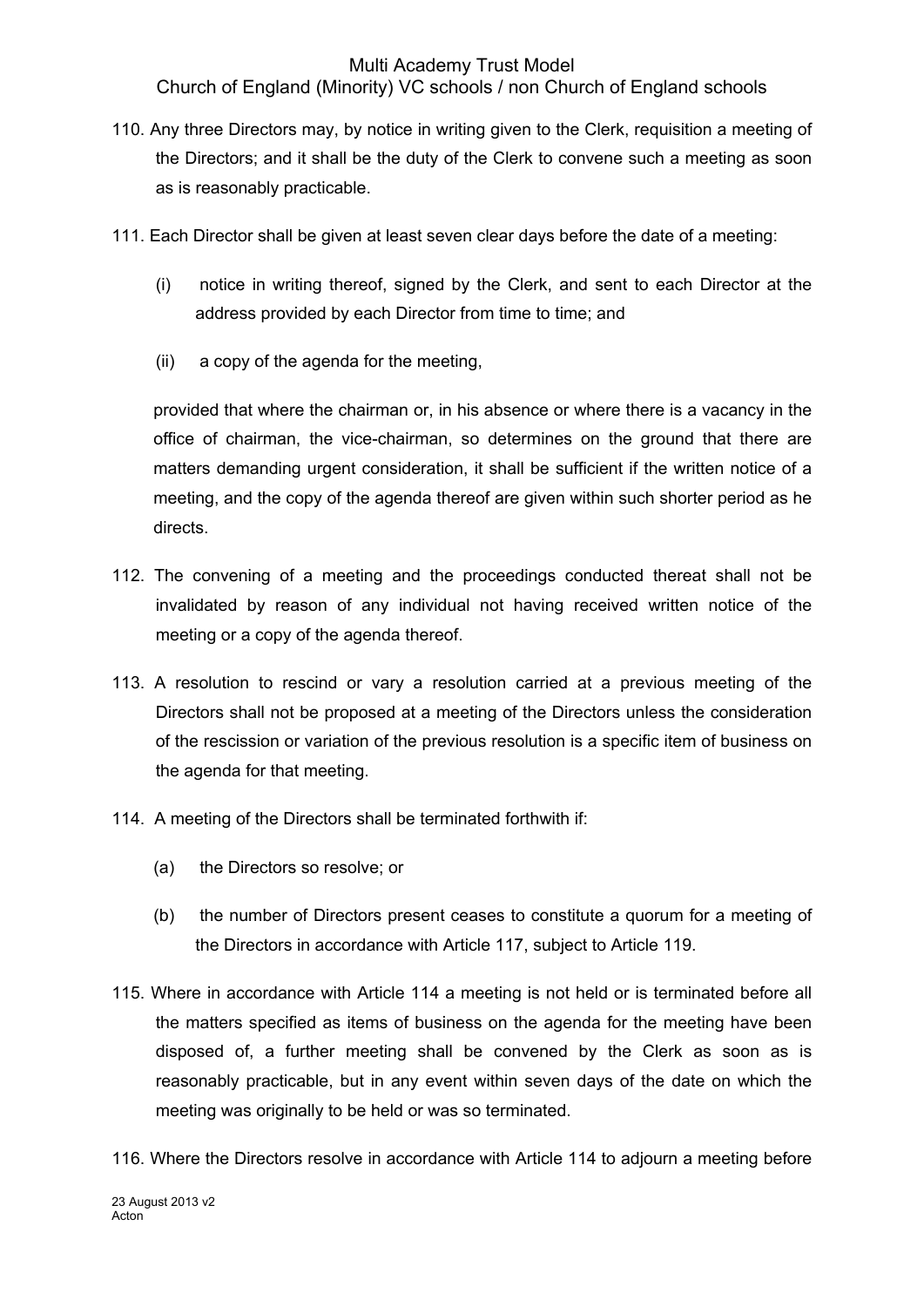Church of England (Minority) VC schools / non Church of England schools

all the items of business on the agenda have been disposed of, the Directors shall before doing so determine the time and date at which a further meeting is to be held for the purposes of completing the consideration of those items, and they shall direct the Clerk to convene a meeting accordingly.

- 117. Subject to Article 119 the quorum for a meeting of the Directors, and any vote on any matter thereat, shall be any three Directors, or, where greater, any one third (rounded up to a whole number) of the total number of Directors holding office at the date of the meeting.
- 118. The Directors may act notwithstanding any vacancies in their number, but, if the numbers of Directors is less than the number fixed as the quorum, the continuing Directors may act only for the purpose of filling vacancies or of calling a general meeting.
- 119. The quorum for the purposes of:
	- (i) appointing a Parent Director under Article 56;
	- (ii) any vote on the removal of a Director in accordance with Article 66; and
	- (iii) any vote on the removal of the chairman of the Directors in accordance with Article 90,

shall be any two-thirds (rounded up to a whole number) of the persons who are at the time Directors entitled to vote on those respective matters.

- 120. Subject to these Articles, every question to be decided at a meeting of the Directors shall be determined by a majority of the votes of the Directors present and voting on the question. Every Director shall have one vote.
- 121. Subject to Articles 117 119, where there is an equal division of votes, the chairman of the meeting shall have a casting vote in addition to any other vote he may have.
- 122. The proceedings of the Directors shall not be invalidated by
	- (a) any vacancy among their number; or
	- (b) any defect in the election, appointment or nomination of any Director.
- 23 August 2013 v2 Acton<sup>1</sup> 123. A resolution in writing, signed by all the Directors entitled to receive notice of a meeting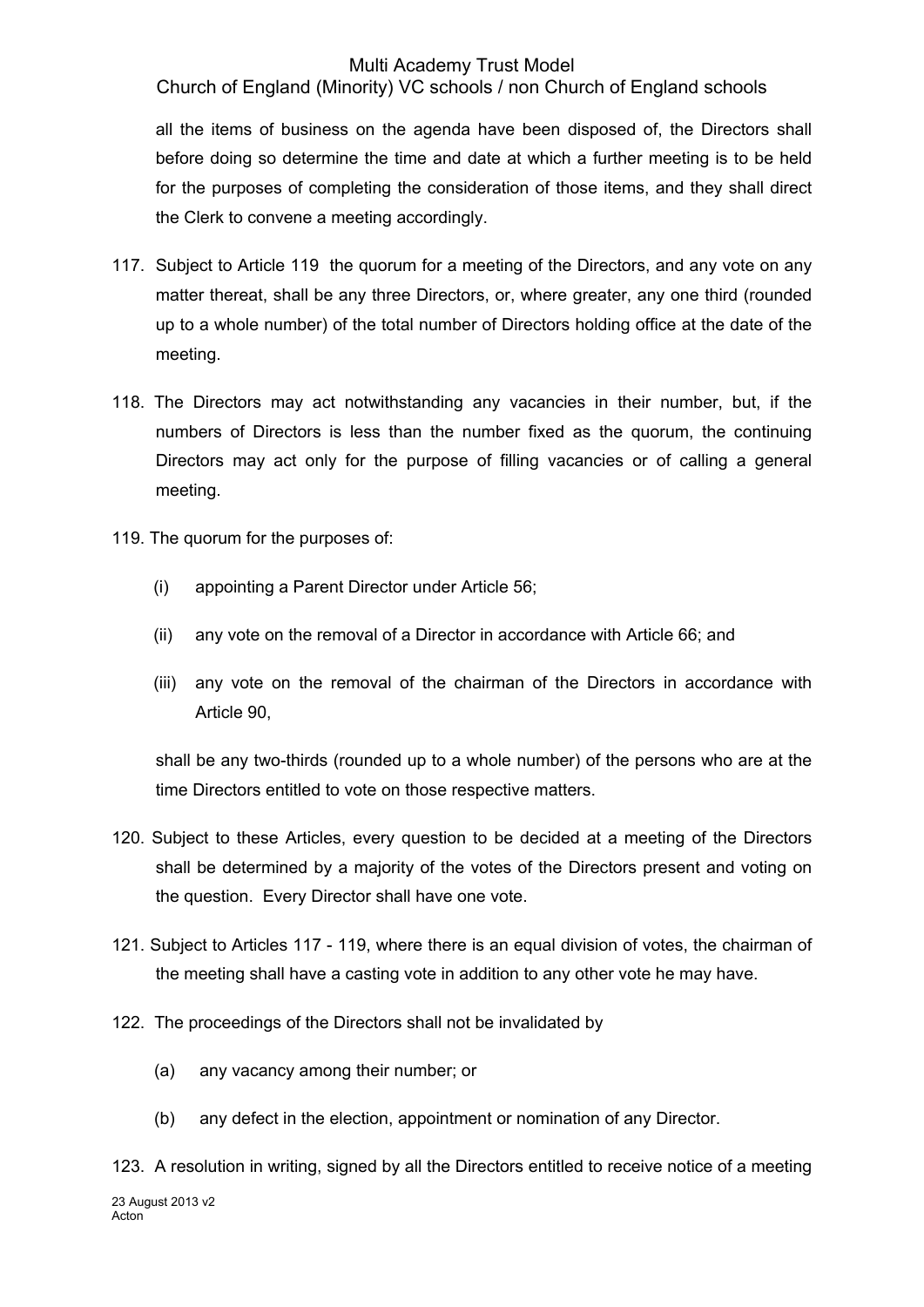Church of England (Minority) VC schools / non Church of England schools

of Directors or of a committee of Directors, shall be valid and effective as if it had been passed at a meeting of Directors or (as the case may be) a committee of Directors duly convened and held. Such a resolution may consist of several documents in the same form, each signed by one or more of the Directors.

- 124. Subject to Article 125, the Directors shall ensure that a copy of:
	- (a) the agenda for every meeting of the Directors;
	- (b) the draft minutes of every such meeting, if they have been approved by the person acting as chairman of that meeting;
	- (c) the signed minutes of every such meeting; and
	- (d) any report, document or other paper considered at any such meeting,

are, as soon as is reasonably practicable, made available at every Academy to persons wishing to inspect them.

- 125. There may be excluded from any item required to be made available in pursuance of Article 124, any material relating to:
	- (a) a named teacher or other person employed, or proposed to be employed, at any Academy;
	- (b) a named pupil at, or candidate for admission to, any Academy; and
	- (c) any matter which, by reason of its nature, the Directors are satisfied should remain confidential.
- 126. Any Director shall be able to participate in meetings of the Directors by telephone or video conference provided that:
	- (a) he has given notice of his intention to do so detailing the telephone number on which he can be reached and/or appropriate details of the video conference suite from which he shall be taking part at the time of the meeting at least 48 hours before the meeting; and,
	- (b) the Directors have access to the appropriate equipment if after all reasonable efforts it does not prove possible for the person to participate by telephone or video conference the meeting may still proceed with its business provided it is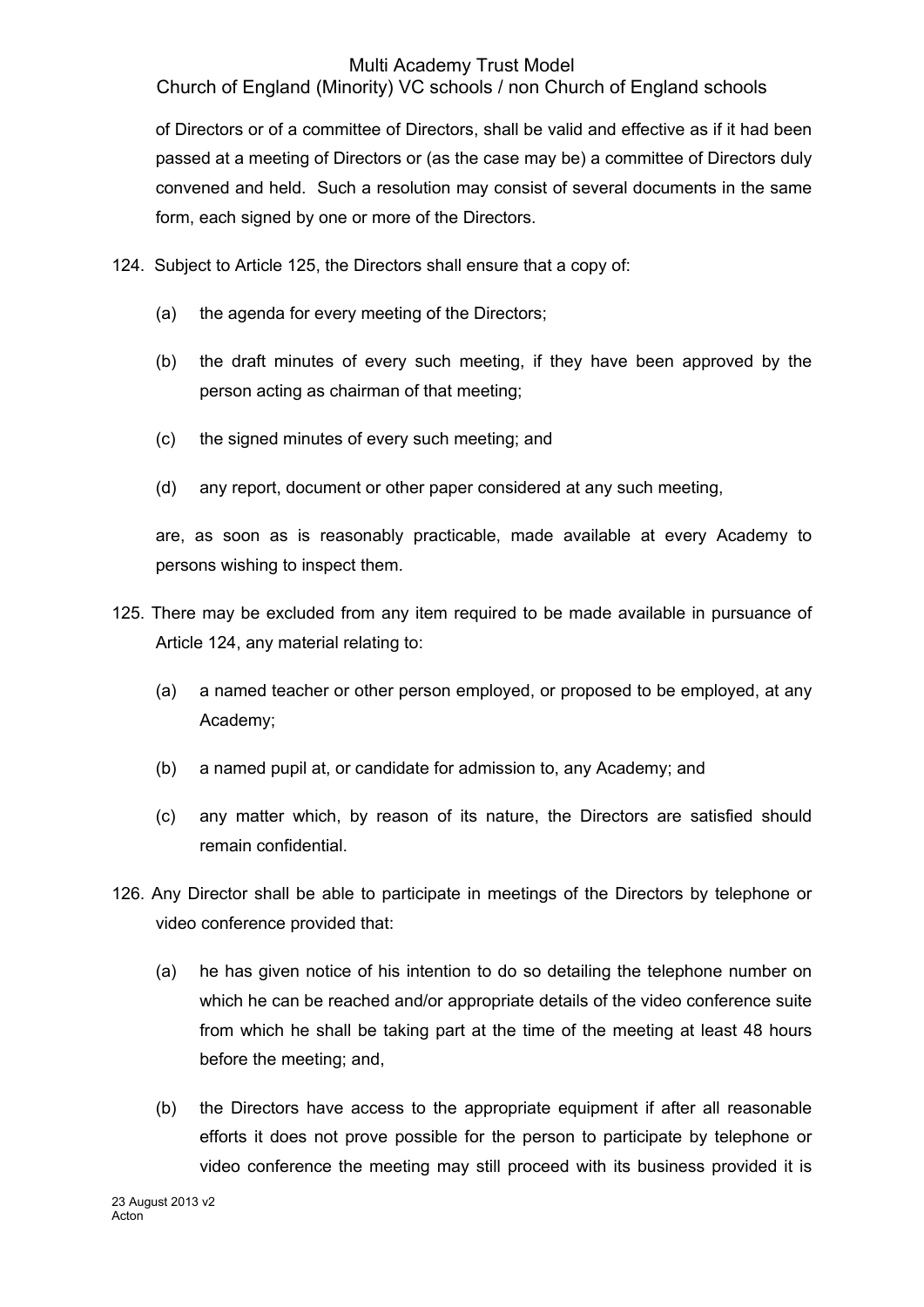otherwise quorate.

#### **PATRONS AND HONORARY OFFICERS**

127. The Directors may from time to time appoint any person whether or not a Member of the Company to be a patron of the Company or to hold any honorary office and may determine for what period he is to hold such office.

#### **THE SEAL**

128. The seal, if any, shall only be used by the authority of the Directors or of a committee of Directors authorised by the Directors. The Directors may determine who shall sign any instrument to which the seal is affixed and unless otherwise so determined it shall be signed by a Director and by the Clerk or by a second Director.

#### **ACCOUNTS**

129. Accounts shall be prepared in accordance with the relevant Statement of Recommended Practice as if the Company was a non-exempt charity and Parts 15 and 16 of the Companies Act 2006 and shall file these with the Secretary of State and the Principal Regulator by 31 December for each Academy Financial Year.

#### **ANNUAL REPORT**

130. The Directors shall prepare its Annual Report in accordance with the Statement of Recommended Practice as if the Company was a non-exempt charity and shall file these with the Secretary of State and the Principal Regulator by 31 December each Academy Financial Year.

#### **ANNUAL RETURN**

131. The Directors shall comply with their obligations under Part 24 of the Companies Act 2006 (or any statutory re-enactment or modification of that Act) with regard to the preparation of an annual return to the Registrar of Companies and in accordance with the Statement of Recommended Practice as if the Company was a non-exempt charity and to the Secretary of State and the Principal Regulator by 31 December each Academy Financial Year.

#### **NOTICES**

23 August 2013 v2 Acton<sup>1</sup> 132. Any notice to be given to or by any person pursuant to these Articles (other than a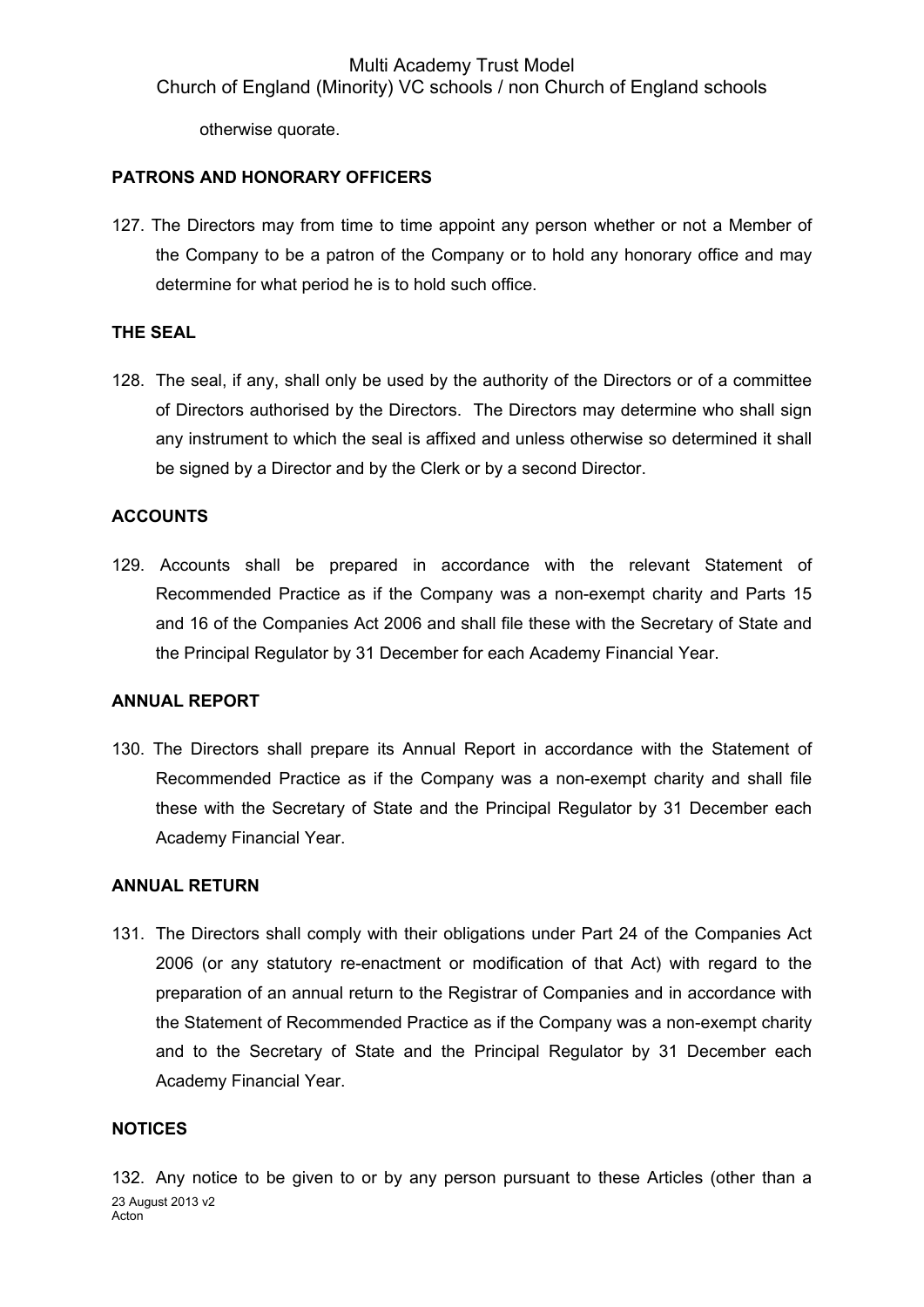Church of England (Minority) VC schools / non Church of England schools

notice calling a meeting of the directors) shall be in writing or shall be given using electronic communications to an address for the time being notified for that purpose to the person giving the notice. In these Articles, "address" in relation to electronic communications, includes a number or address used for the purposes of such communications.

- 133. A notice may be given by the Company to a Member either personally or by sending it by post in a prepaid envelope addressed to the Member at his registered address or by leaving it at that address or by giving it using electronic communications to an address for the time being notified to the Company by the Member. A Member whose registered address is not within the United Kingdom and who gives to the Company an address within the United Kingdom at which notices may be given to him, or an address to which notices may be sent using electronic communications, shall be entitled to have notices given to him at that address, but otherwise no such Member shall be entitled to receive any notice from the Company.
- 134. A Member present, either in person or by proxy, at any meeting of the Company shall be deemed to have received notice of the meeting and, where necessary, of the purposes for which it was called.
- 135. Proof that an envelope containing a notice was properly addressed, prepaid and posted shall be conclusive evidence that the notice was given. Proof that a notice contained in an electronic communication was sent in accordance with guidance issued by the Institute of Chartered Secretaries and Administrators shall be conclusive evidence that the notice was given. A notice shall be deemed to be given at the expiration of 48 hours after the envelope containing it was posted or, in the case of a notice contained in an electronic communication, at the expiration of 48 hours after the time it was sent.

# **INDEMNITY**

136. Subject to the provisions of the Companies Act 2006 and Article 6.3 every Director or other officer or auditor of the Company shall be indemnified out of the assets of the Company against any liability incurred by him in that capacity in defending any proceedings, whether civil or criminal, in which judgment is given in favour or in which he is acquitted or in connection with any application in which relief is granted to him by the court from liability for negligence, default, breach of duty or breach of trust in relation to the affairs of the Company.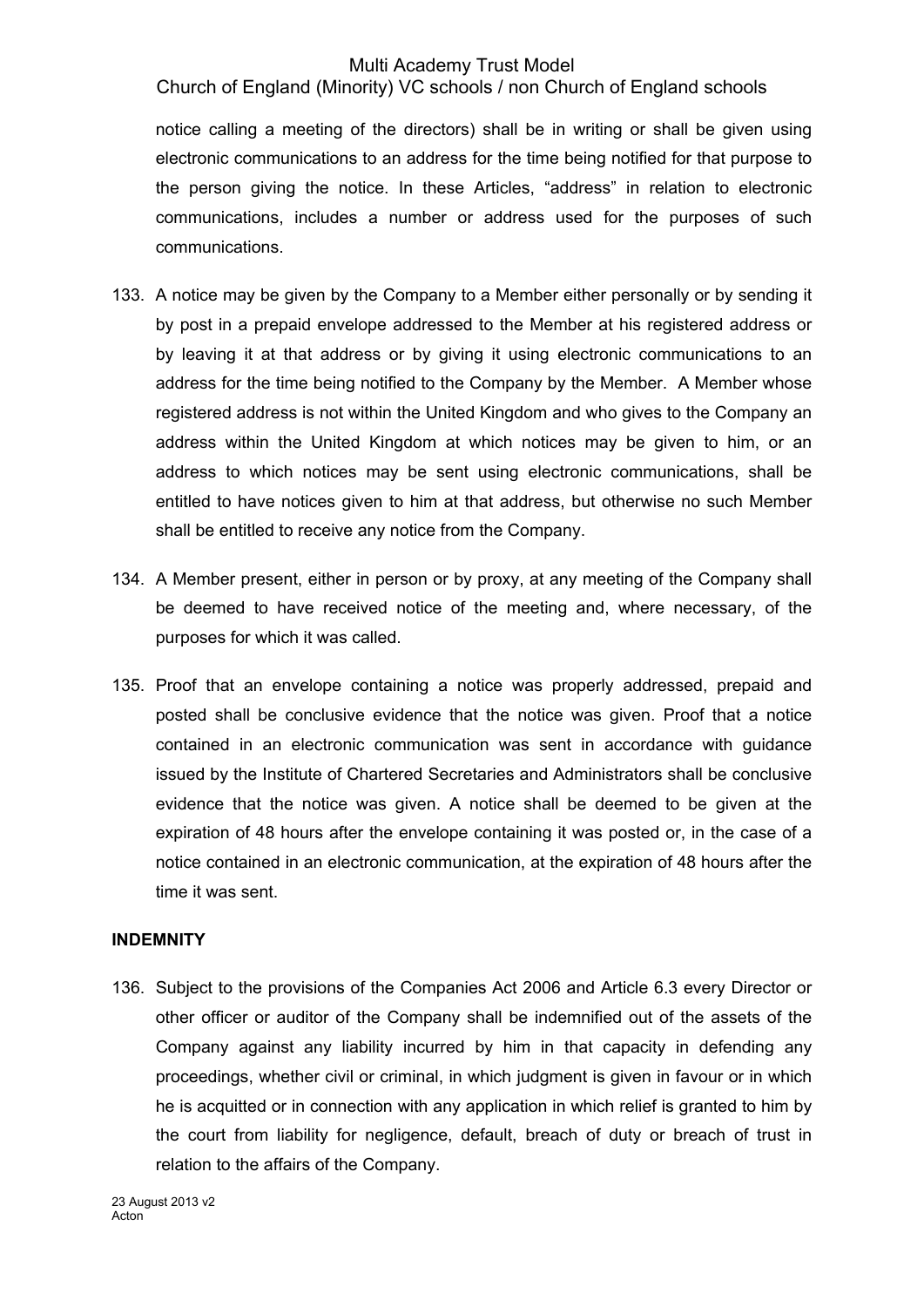Church of England (Minority) VC schools / non Church of England schools

## **RULES**

- 137. The Directors may from time to time make such rules or bye laws as they may deem necessary or expedient or convenient after consultation with the Diocesan Board of Education for the proper conduct and management of the Company, and in particular but without prejudice to the generality of the foregoing, they may by such rules or bye laws regulate:
	- (a) the setting aside of the whole or any part or parts of the Company's premises at any particular time or times or for any particular purpose or purposes;
	- (b) the procedure at general meetings and meetings of the Directors and committees of the Directors and meetings of the Local Governing Bodies in so far as such procedure is not regulated by the Articles; and
	- (c) generally, all such matters as are commonly the subject matter of Company rules.
- 138. The Company in general meeting shall have power to alter, add or to repeal the rules or bye laws but only after consultation with the Diocesan Board of Education. Provided that no rule or bye law shall be inconsistent with, or shall affect or repeal anything contained in these Articles.

# **AVOIDING INFLUENCED COMPANY STATUS**

- 139. Notwithstanding the number of Members from time to time, the maximum aggregate number of votes exercisable by Local Authority Associated Persons shall never exceed 19.9% of the total number of votes exercisable by Members in general meeting and the votes of the other Members having a right to vote at the meeting will be increased on a pro-rata basis.
- 140. No person who is a Local Authority Associated Person may be appointed as a Director if, once the appointment had taken effect, the number of Directors who are Local Authority Associated Persons would represent 20% or more of the total number of Directors. Upon any resolution put to the Directors, the maximum aggregate number of votes exercisable by any Directors who are Local Authority Associated Persons shall represent a maximum of 19.9% of the total number of votes cast by the Directors on such a resolution and the votes of the other Directors having a right to vote at the meeting will be increased on a pro-rata basis.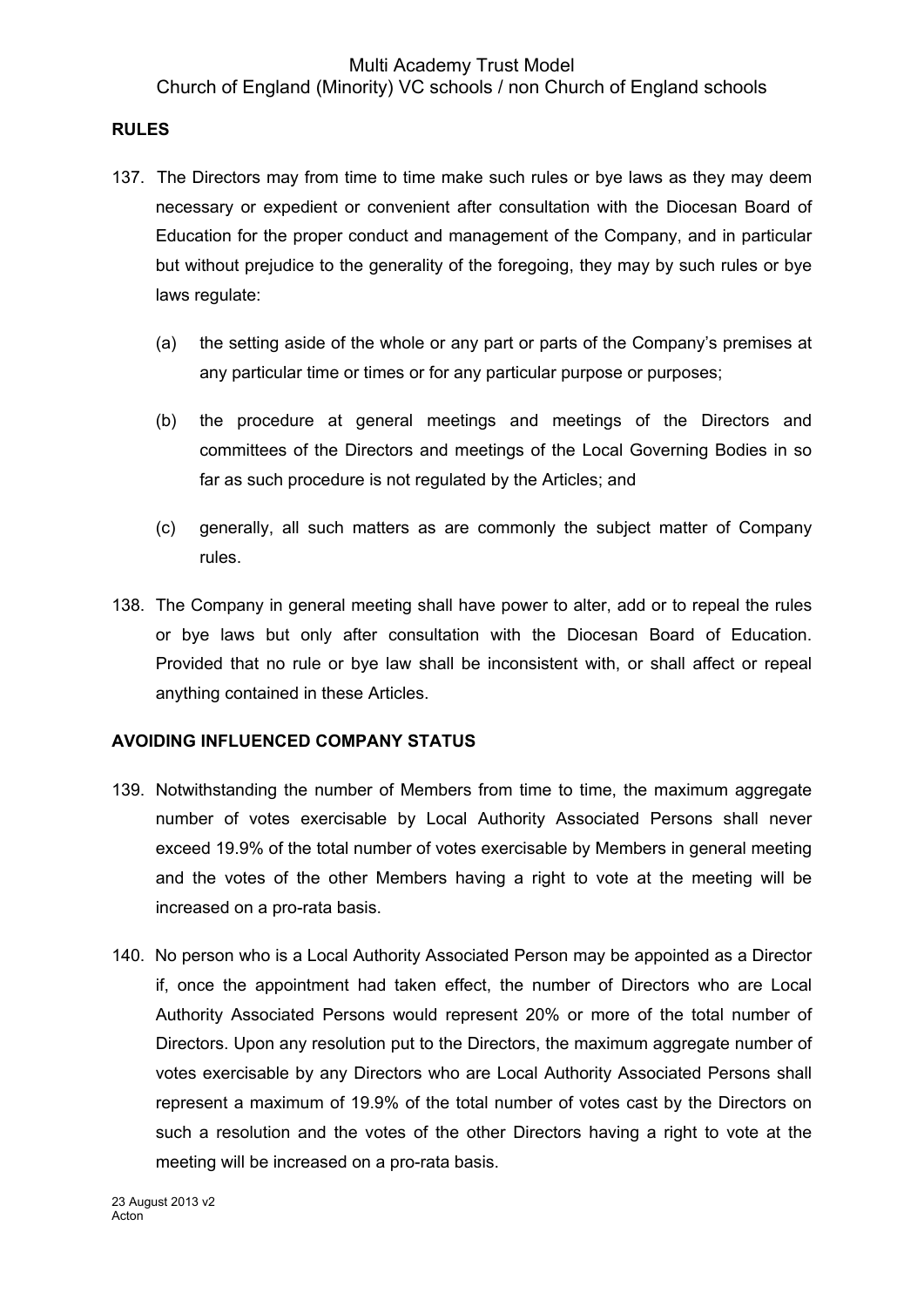Church of England (Minority) VC schools / non Church of England schools

- 141. No person who is a Local Authority Associated Person is eligible to be appointed to the office of Director unless his appointment to such office is authorised by the local authority to which he is associated.
- 142. If at the time of either his becoming a Member of the Company or his first appointment to office as a Director any Member or Director was not a Local Authority Associated Person but later becomes so during his membership or tenure as a Director he shall be deemed to have immediately resigned his membership and/or resigned from his office as a Director as the case may be.
- 143. If at any time the number of Directors or Members who are also Local Authority Associated Persons would (but for Articles 139 - 142 inclusive) represent 20% or more of the total number of Directors or Members (as the case may be) then a sufficient number of the Directors or Members (as the case may be) who are Local Authority Associated Persons shall be deemed to have resigned as Directors or Members (as the case may be) immediately before the occurrence of such an event to ensure that at all times the number of such Directors or Members (as the case may be) is never equal to or greater than 20% of the total number of Directors or Members (as the case may be). Directors or Members (as the case may be) who are Local Authority Associated Persons shall be deemed to have resigned in order of their appointment date the most recently appointed resigning first.
- 144. The Members will each notify the Company and each other if at any time they believe that the Company or any of its subsidiaries has become subject to the influence of a local authority (as described in section 69 of the Local Government and Housing Act 1989).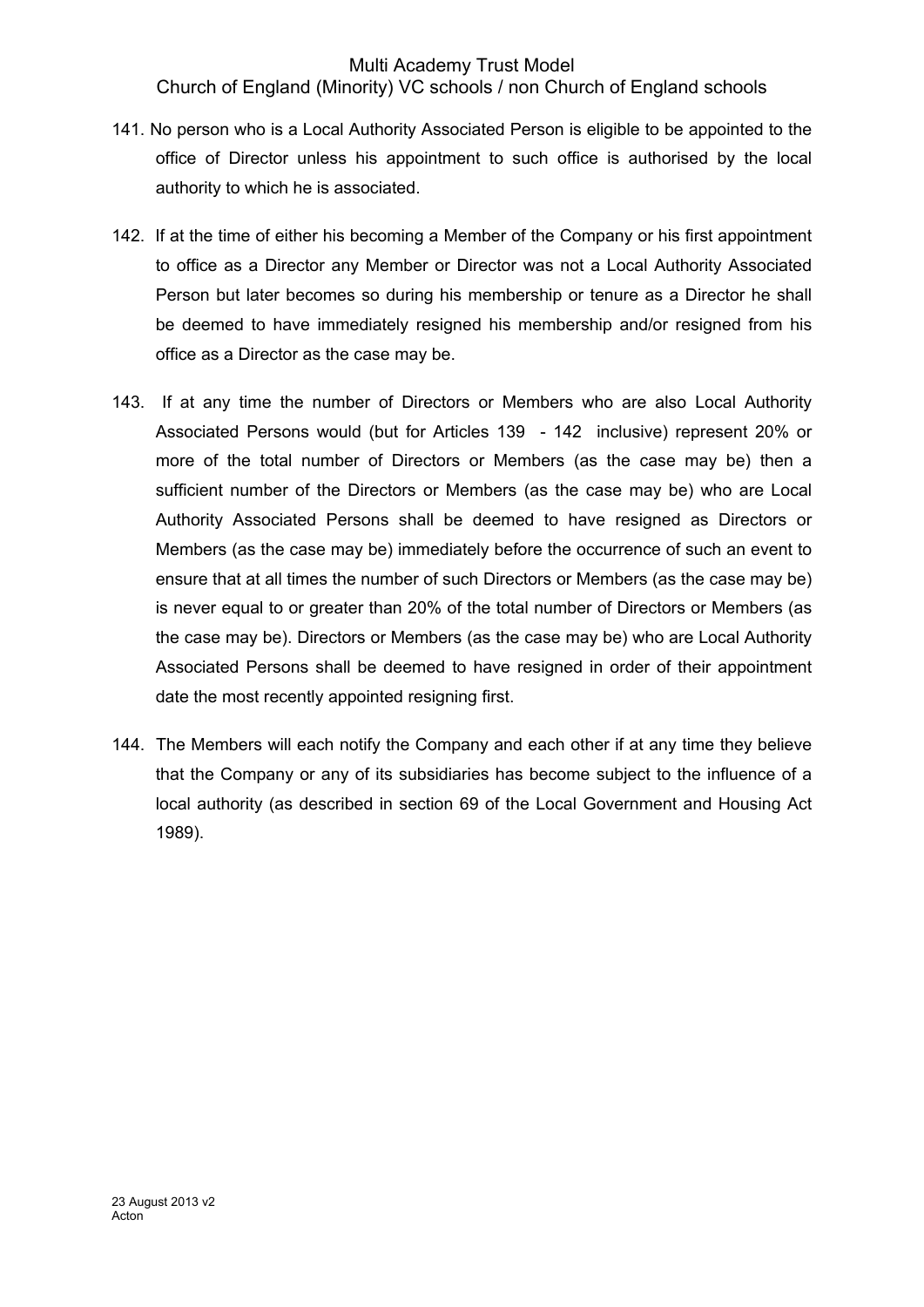# **THE COMPANIES ACT 2006**

# **& COMPANIES (REGISTRATION) REGULATIONS 2008 (SI 2008/3014)**

# **A COMPANY NOT HAVING A SHARE CAPITAL**

# **MEMORANDUM OF ASSOCIATION**

**OF**

# **REAL LIFE LEARNING ACADEMY TRUST**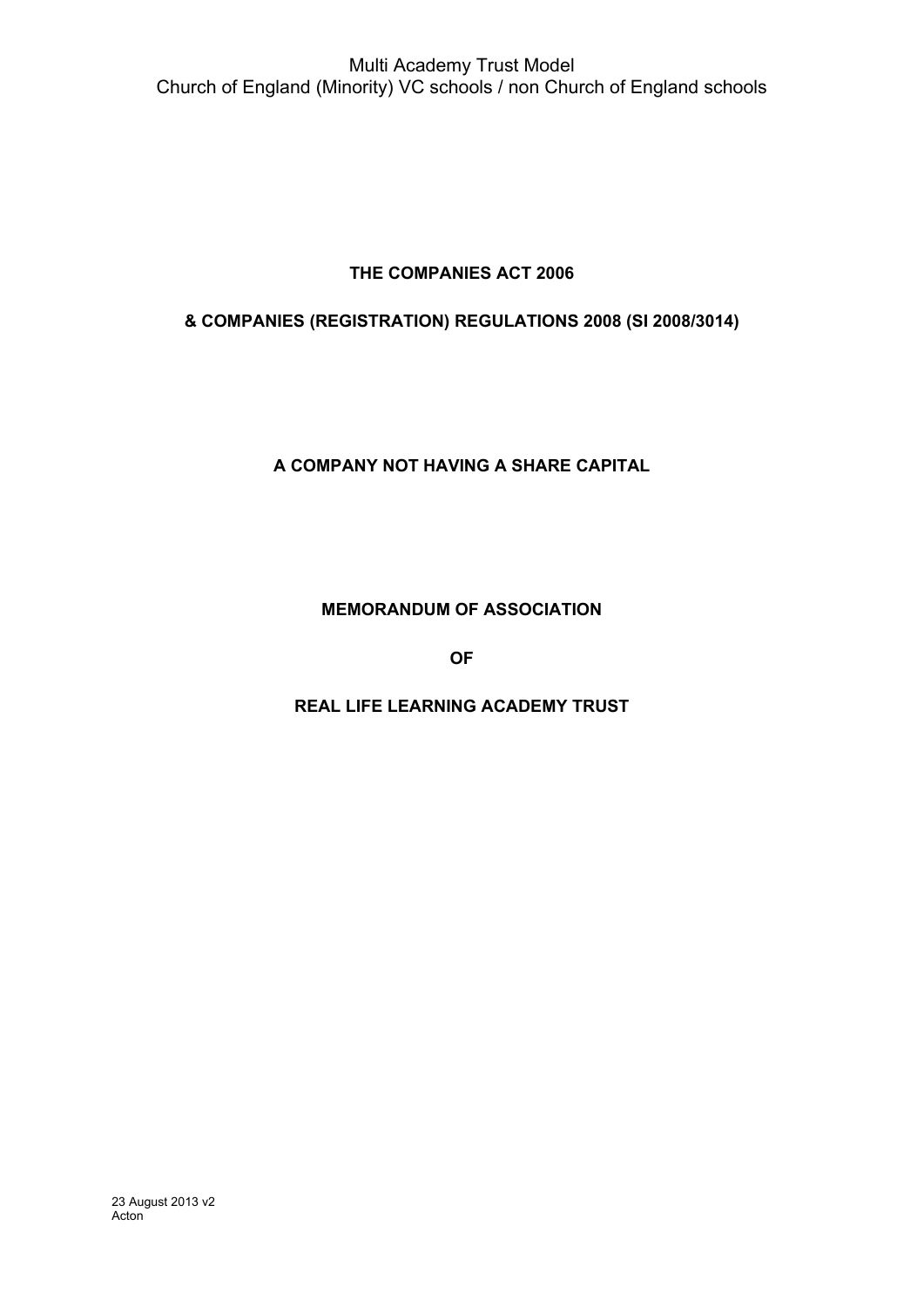# **THE COMPANIES ACT 2006**

# **& COMPANIES (REGISTRATION) REGULATIONS 2008 (SI 2008/3014)**

## **SCHEDULE 2**

# **A COMPANY NOT HAVING A SHARE CAPITAL**

# **Regulation 2(b)**

#### **MEMORANDUM OF ASSOCIATION OF**

#### **REAL LIFE LEARNING ACADEMY TRUST**

Each subscriber to this memorandum of association wishes to form a company under the [Companies](http://w3.lexis.com/uk/legal/search/runRemoteLink.do?service=citation&langcountry=GB&risb=21_T7301337871&A=0.9967462013224926&linkInfo=F%23GB%23UK_ACTS%23num%252006_46a_Title%25&bct=A) Act 2006 and agrees to become a member of the company.

*Name of each subscriber Authentication by each subscriber*

| Name: | Signature:     |   |
|-------|----------------|---|
|       | [On Behalf Of: | ] |
|       |                |   |
| Name: | Signature:     |   |
|       | [On Behalf Of: | ] |
|       |                |   |
| Name: | Signature:     |   |
|       | [On Behalf Of: | 1 |
|       |                |   |
| Name: | Signature:     |   |
|       | [On Behalf Of: | l |